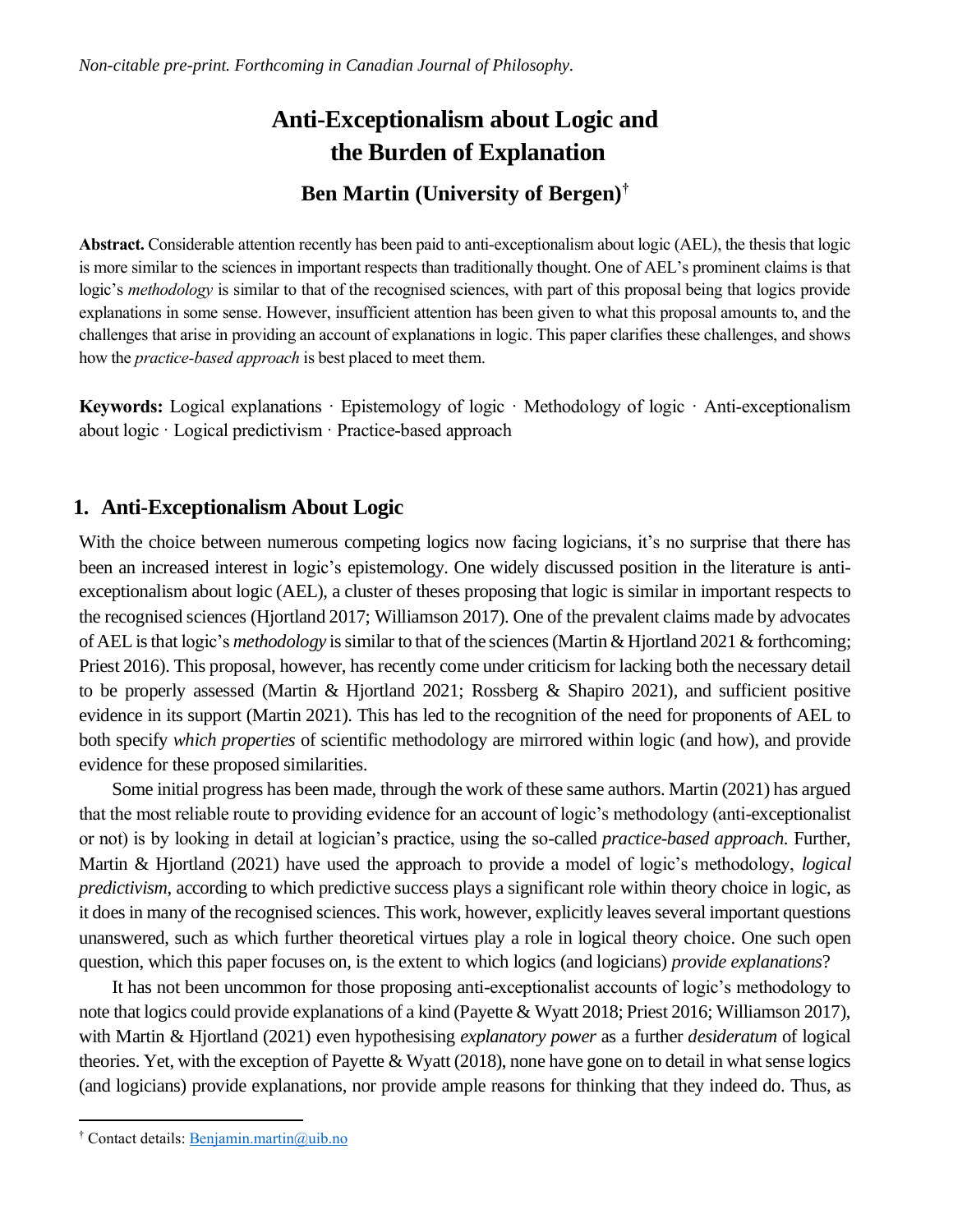with the anti-exceptionalist proposal in general, more needs to be said about the specifics of what's being proposed with regards to explanation, and the proposal's rationale.

Our goal here is to advance the debate, by: (i) clarifying the burden that the methodological antiexceptionalist takes on in demonstrating that logics explain; (ii) demonstrating how the only currently available account of logical explanation—in Payette & Wyatt  $(2018)$ —fails to meet this burden; and, (iii) outlining ultimately how the anti-exceptionalist should go about meeting it, using the aforementioned *practice-based approach*.

The paper runs as follows. Section 2 outlines methodological AEL, and clarifies the anti-exceptionalist's burden regarding explanations in logic. Section 3 introduces the *practice-based approach*, and argues for why it's the best method to broach the topic of logical explanations. The case for using the *approach* is then strengthened in Sections 4  $\&$  5, by showing that it doesn't fall foul of the pitfalls of Payette  $\&$  Wyatt's (2018) recent discussion. We finish in Section 6 by emphasising the dangers of drawing too close a connection between explanations in logic and those in other (scientific) fields.

# **2. Methodological Anti-Exceptionalism and Logical Explanations 2.1 Methodological AEL**

AEL is the view that logic is not special in one or several of the ways in which it has been traditionally considered to be, such as its *apriority*, analyticity, and normativity (Hjortland 2017; Martin & Hjortland 2021). One of the most important, and prevalent, anti-exceptionalist views is that logical evidence is not immediate and foundational in the way that those who have traditionally appealed to rational insight (BonJour 1998) and epistemic analyticity (Ayer 1936) suggest. Rather, the method through which we come to be justified in holding logical propositions, and theories, is similar to that of the sciences:

*Methodological AEL*: The *methodology* of logic is similar to that of the recognised sciences.

Yet, whilst one of the significant motivations for methodological AEL is an attempt to de-mystify logic's epistemology, and avoid the concerns associated with appeals to intuition and epistemic analyticity (Martin 2021), the proposal has come under criticism for its own shortcomings.

Firstly, it has been criticised for its lack of detail in elucidating what the resulting methodology amounts to, which subsequently makes the thesis difficult to assess (Rossberg & Shapiro 2021). For instance, there are clearly prevalent components of scientific methodologies which are not mirrored within logic (Martin & Hjortland 2021 & forthcoming), such as the development of techniques and apparatus in order to measure important constants with increasing levels of accuracy and precision, particularly in the physical sciences (Tal 2020). Logic, in comparison, has no obvious interest in measuring constants (though, like many disciplines, its practitioners develop new techniques for various purposes). Further, statistical methods are rife across the natural and social sciences; yet, whilst these methods *make use of logic*, logicians themselves make no use of statistical methods in developing or assessing logics. Thus, more needs to be said about*which*  purported features of scientific methodology occur within logic.

These concerns persist even when we consider one of the more detailed (and popular) accounts of how logic's methodology is similar to that of the sciences—*logical abductivism*—according to which logic's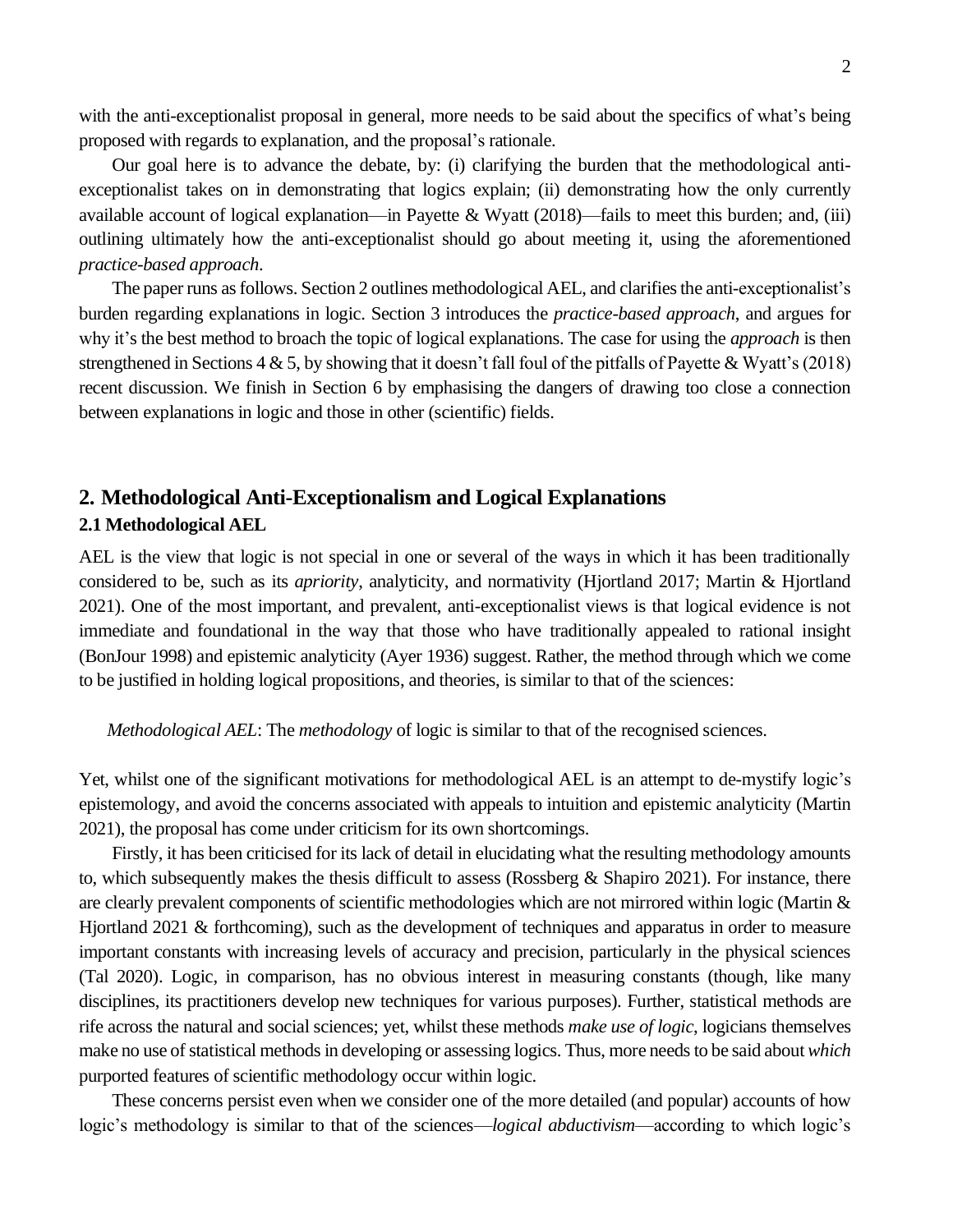theories are justified and selected for in accordance with an abductive method, just like (purportedly) scientific theories are (Priest 2014; Williamson 2017). Such accounts often lack detail on how to make sense of logics "fitting" data, or how to understand particular theoretical virtues (such as simplicity) in the context of logic (Martin & Hjortland 2021).

Further, as exemplified by presentations of logical abductivism, methodological AEL is also often lacking significant positive evidence in its support. Whilst some advocates of abductivism are explicitly motivated by the weaknesses of past attempts to explain logic's epistemology in terms of rational intuition or epistemic analyticity (Sher 2016; Williamson 2017), it's striking how little positive evidence has been advanced for logical abductivism itself (Martin 2021). In some of the papers often cited as *defences* of abductivism (e.g. Priest 2014), what we actually find are models for how logical theory choice *could* function by abductivist means, not how it *does* or *should*. Yet, of course, the fact that competing accounts of logic's epistemology suffer significant weaknesses does not itself provide positive support for logical abductivism, given that abductivism does not exhaust our other options. Indeed, non-foundationalist epistemologies of logic (including abductivism) are well-known to suffer their own problems, such as the *background logic problem* (discussed in Section 4), and this could well give one reason to think that *any* cognitivist picture of logic's epistemology is implausible (Wright 1986 & 2018). Consequently, in order to show that abductivism, or any other anti-exceptionalist methodology of logic, is indeed superior to competitors, greater positive evidence must be offered in its support.

This is the backdrop against which discussions of methodological AEL must proceed: both greater clarity over its proposals, and independent evidence for them, are needed. While progress has been made on this score (Martin 2021; Martin & Hjortland 2021), these works leave several questions about logic's methodology open. Our focus here is on one of these proposals: that logics (and logicians) are *engaged in providing explanations*. Particularly, in keeping with the challenge facing methodological AEL, we are interested in: (i) What sense can be made of the proposal? and, (ii) How can we go about testing it?

#### **2.2 Clarifying the Task**

Firstly, we need to specify the type of explanations which the anti-exceptionalist is interested in. After all, there are certain explanatory activities which uncontentiously occur within logic, and thus cannot plausibly be the target of her proposal. For instance, logic textbooks commonly provide *pedagogical explanations* of appropriate disciplinary standards and field-specific toolsfor students, such as how to prove a theorem within a logic *L* proof-theoretically, and which metalogical results the community cares about. While such pedagogical explanations clearly occur within logic, they are also a part of many other enterprises, scientific or not, and thus cannot reasonably be the bone of contention here.

Compare this with two other types of explanation—*intra-systemic* and *extra-systematic explanations*—distinctive of scientific methodologies. *Intra*-systemic explanations provide information about the field's own artefacts, whether they be theories, models or logical systems, without any concern given to the applicability of these artefacts to phenomena external to them. Here the artefacts are studied as objects of interest in and of themselves, and researchers are interested in explaining their *intrinsic* properties, or relation to other artefacts. Providing such *intra-*systemic explanations constitute an important part of the mathematical sciences, and fields that make heavy use of mathematical modelling. For instance, while epidemiological models are often *applied* to real-life diseases, mathematical epidemiologists are also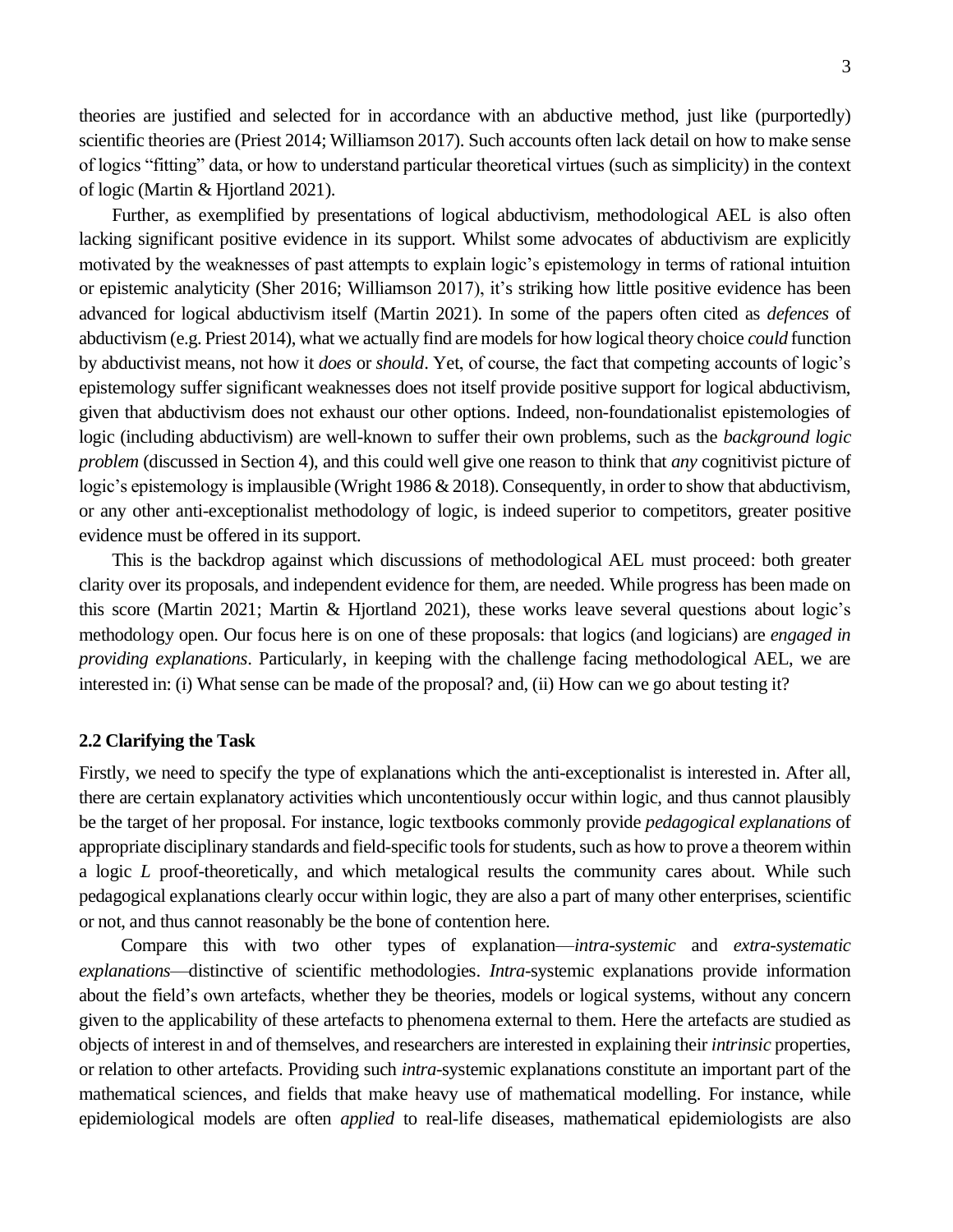interested in explaining the properties of particular epidemic models, and comparing them with other available models, *without* reference to the models' potential application to actual diseases or predictive success (e.g., Tuckwell & Williams 2006).

In comparison, *extra-systematic* explanations are focused on the applicability of a field's models to independent phenomena, and in particular their ability to explain features of these phenomena. Thus, in these cases, rather than being interested in explaining the intrinsic qualities *of the model*, one is interested in *using the model* to fruitfully explain some external phenomenon, such as the spread of diseases in the case of epidemiology. *Extra-*systematic explanations are found across all areas of the natural and social sciences: stellar astrophysicists are engaged in the explanation of the evolution of stars, molecular biologists in explaining the various systems of cells, and criminologists the social causes of crime. While not every researcher will be engaged in providing extra-systemic explanations—some will be more interested in improving experimental or statistical techniques—they constitute a significant part of the sciences.

In the case of logic, it's quite clear that logicians are actively engaged in providing *intra-*systemic explanations. Logics can be, and are, produced and studied for their own sake, without reference given to their potential applications. Logicians are interested in producing systems with certain intrinsic properties, proving that these systems have these properties, and subsequently explaining their relationship to other existent systems. One of the more simplistic and straightforward examples of such *intra*-systemic explanations within logic is the explanation of why a particular formula is a theorem of a logic given its semantics. Logicians are able to explain, for instance, why the law of excluded middle is valid in classical logic but not in the gappy K3. These are explanations of what is *valid in the particular logic L*, given *L*'s semantics, and how this compares with other logics, without reference to the applicability of these logics to some independent phenomena. Thus, just as with the (other) mathematical sciences, logic is engaged in providing *intra-*systemic explanations. Consequently, if *intra-*systemic explanations were the subject of the anti-exceptionalist's proposal, there would be little to get animated about.

In contrast, what is not so clear is the extent to which logics provide *extra-*systemic explanations of some given external phenomenon. Demonstrating that they do requires not only highlighting suitable target phenomena which logics can be applied to, but that our logics have a suitable relationship to these phenomena worthy of being called "explanatory". Neither claim is obviously true, and as we shall see both have been called into question.

Yet, it is seeming this proposal that logics can, and do, provide *extra-systematic* explanations which is the substance of the anti-exceptionalist's thesis that *logics explain*. Specifically, while there are various phenomena which logicians appear to be interested in applying their systems to, including belief revision (Hansson 2017) and grammatical structures (Dalrymple 2001), anti-exceptionalists are particularly focused on demonstrating that logics can provide *extra-systematic* explanations of the putatively philosophically important phenomenon, *validity*:

Anti-exceptionalist views of logical theory choice are really about which logic to adopt as our most basic canon of legitimate deductive implication. (Woods 2019: 320)

A decent logical theory is no mere laundry list of which inferences are valid/invalid, but also provides an explanation of these facts. (Priest 2016: 353)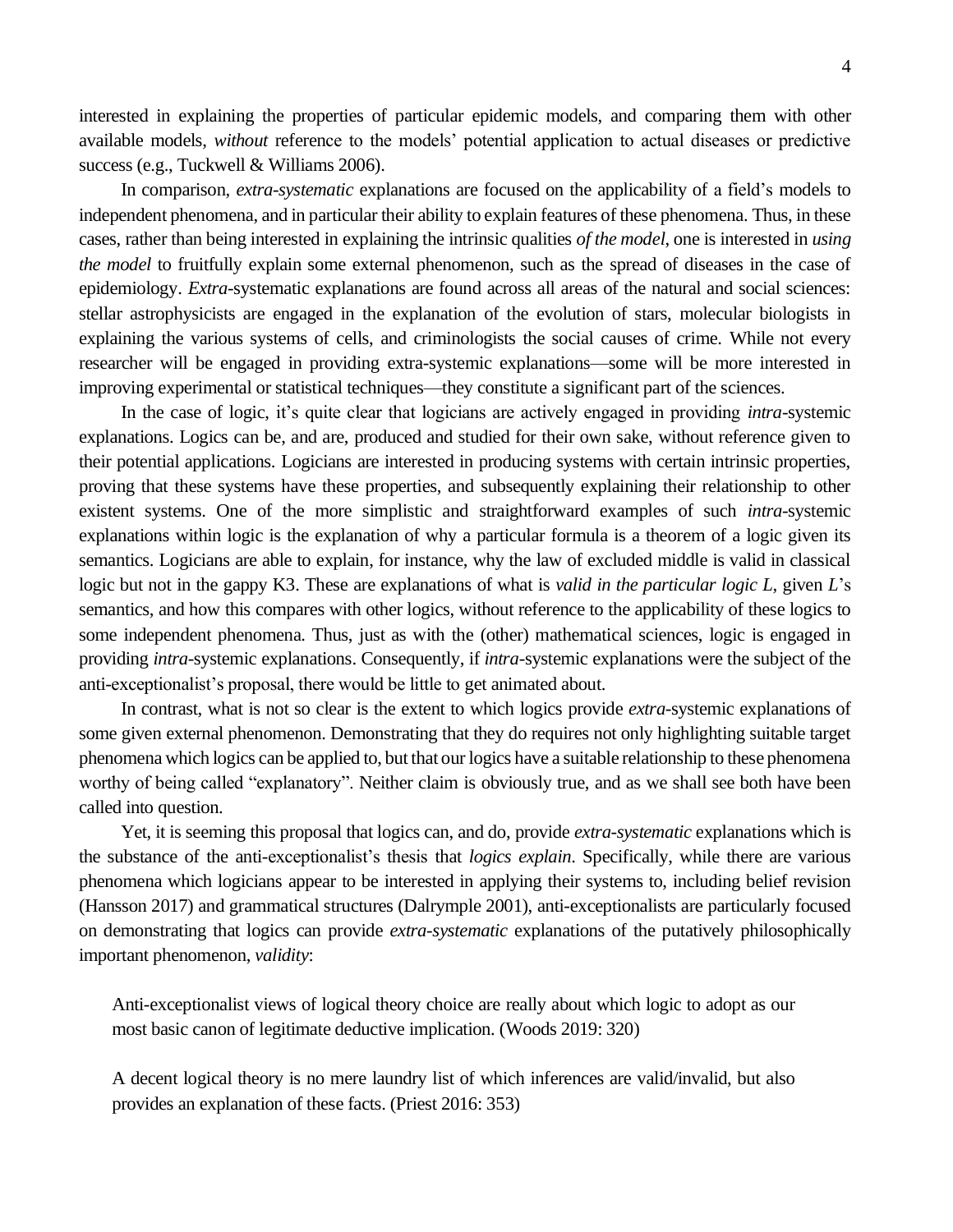[W]hat we are looking to explain is the validity/invalidity of some argument consisting of (fully interpreted) natural language sentences. (Payette & Wyatt 2018: 159)

While foundationalist accounts of logic's epistemology propose that we have direct access to knowledge of validity, whether in terms of rational insight or epistemic analyticity (Martin 2021), methodological antiexceptionalists propose we gain knowledge of validity by constructing theories, which are at least partially evidenced by their ability to *explain* the target phenomenon. Consequently, it is logics' ability to provide extra-systemic explanations of validity which is the substance of the anti-exceptionalist's claim that logics explain:

*Validity Explanation* (**VE**): Logics provide *extra-systemic explanations* of validity.

Clearly, **VE** is far from trivial. There are at least two reasons why one might reject **VE**, both with prominent advocates. Firstly, one could deny there are any such facts about validity for logics to explain. Those who propose that our logical theories serve an expressivist function, such as Resnik (1999), are good examples of those who would reject **VE** for this reason. Logics merely *express* our own predilections, rather than *explaining* why a particular argument is valid.

Secondly, one could admit that although there are facts about validity, our logics fail to offer any explanation of this phenomenon, as they provide us with no further understanding of an argument's validity beyond what we already know. A varied group have held this view, including historically Descartes and Mill, and in the contemporary literature Szabó (2012). While their exact rationales differ slightly due to their underlying philosophical commitments, for both Descartes (Gaukroger 1989) and Mill (Godden 2017) logics simply provide us with schematic generalisations of instances of arguments that we already recognise to be valid (due to rational insight or experience). Thus, logics provide us with a neat means to *represent* validity relations between propositions, but fall short of *explaining validity*. For both, the schematic generalisations that logics offer are no more insightful and explanatory than the generalisation that "All swans are white" is of why a particular swan is white.

These challenges to **VE** have consequences for the anti-exceptionalist. Whereas the philosopher of science tasked with elucidating the nature of particular extra-systemic explanations can generally rely upon the assumption that the field is engaged in such activities, and further will possess paradigm examples to work from, the anti-exceptionalist has no such privilege. There is no justified presumption in favour of the existence of explanations of validity in logic—it is exactly the truth of this claim which is in question. Thus, she is obliged to *both* (i) supply us with reasonsto think that logics do indeed provide *explanations* of validity, and (ii) elucidate *how* logics provide such explanations.

In the remainder of this paper, we'll show how the *practice-based approach* is best placed to meet this burden. While the next section outlines the approach, the proceeding sections show how the approach avoids the pitfalls of a recent discussion of logical explanations.

## **3. The Practice-Based Approach**

According to the *practice-based approach*, the most reliable means to come to know the aims, objectives and methodology of logic is through the actions of its practitioners (Martin 2021 & forthcoming). As with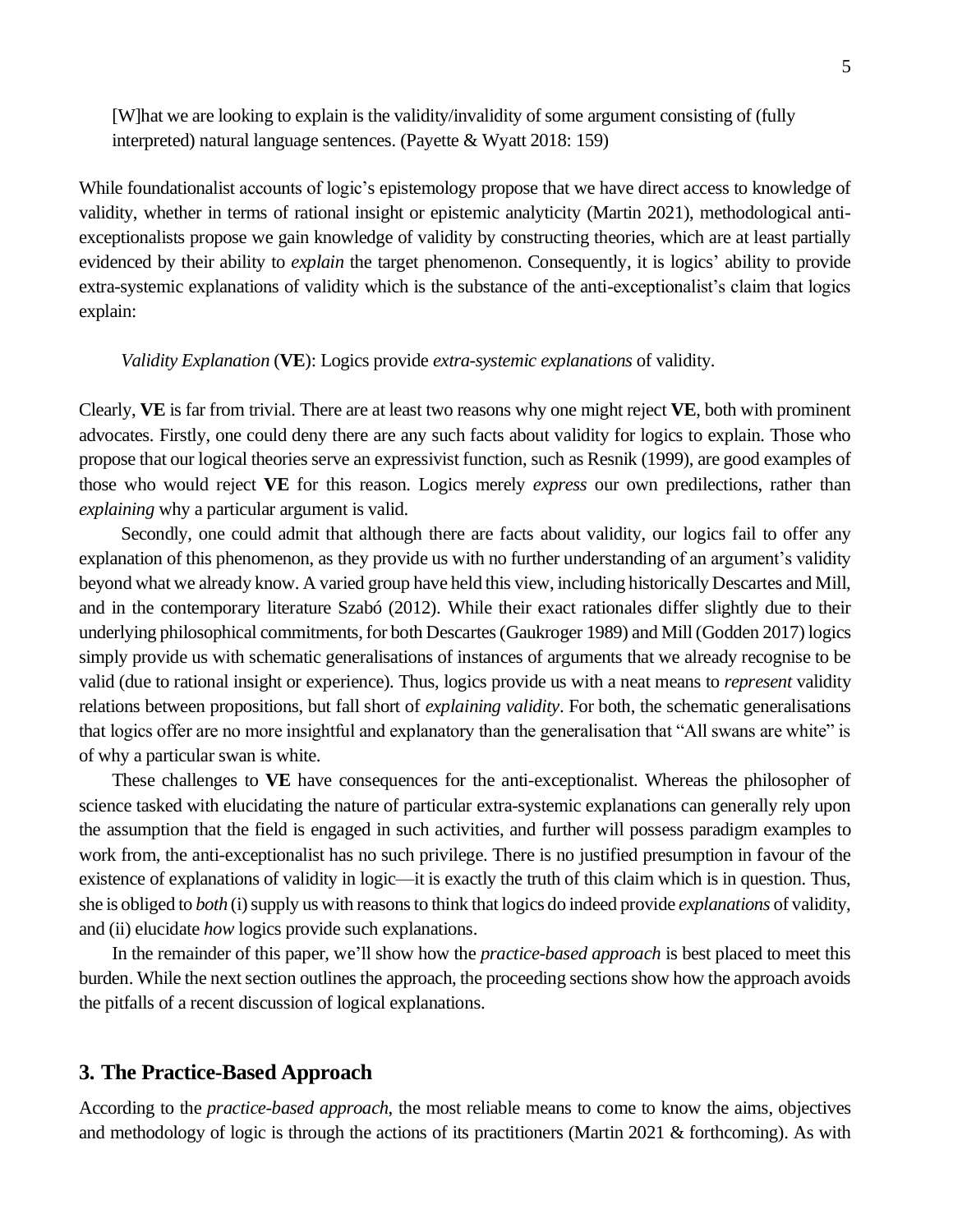studies into the methodologies of the sciences, in order to understand what constitutes *logic* and how its theories are evidenced, we are best off engaging not in conceptual analysis or deliberating over the *nature of logic itself* (whatever that is), but looking at how logic is actually practiced. We must form hypotheses about

The justification for this proposal comprises two parts. Firstly, like all fields of enquiry, logic is a social construction (though its objects of study definitely need not be). This means that its interests, aims and techniques are the result of the collective actions of its practitioners, and are not predetermined by some other factor. Further, these interests, aims and techniques can change significantly over time. This has two immediate consequences for anyone interested in understanding logic's aims and methodology: Firstly, one cannot hope to come to a detailed and reliable account of the field's goals and methodology without engaging with how it's actually practiced, as it is these collective practices which *constitute* its goals and methodology. Thus, there's no direct route to this understanding through conceptual analysis or thought experiments. Secondly, one cannot appreciate logic's current goals and methodology by appealing wholly to those of its past. While there may be continuities between a field's past and present goals and methodology, it's difficult to establish these without looking at current practice.

its aims and methodologies, and test these expectations against the activities of practitioners in the field.

Importantly, recognition that the *field* of logic is a social construction whose goals and methodologies change over time does *not* entail that its object of study or the knowledge it produces are social constructions. Rather, it is the field's *goals and methods* which are the results of its participants' collective actions. Further, this recognition should not call into question the field's rationality: theoretical decisions can still be wholly rational and improved over time. For any field of enquiry containing expertise, one can expect its aims to become progressively more precise, its techniques for realising these aims more reliable, and its theories relative to these aims more successful (Martini 2014). Theoretical progress, therefore, is completely compatible with recognising that research fields themselves are social constructions.

This brings us onto the second part of our justification for the *approach*. Being experts within the field, we can expect logicians to be the most reliable judges of the suitability of a particular research question, the most fruitful techniques in the given scenario, and what constitutes relevant evidence for possible answers to the question. It is exactly this which makes them experts (Martini 2014). Logicians are not unique in this regard. The exact same point holds for other experts in their field, including scientists and legal professionals. In virtue of being experts, we expect these individuals' professional practices to reliably exemplify the field's aims, methods and virtues. This is exactly why a considered account of scientific methodology (Bokulich 2011; De Regt 2017) or theory of jurisprudence (Dworkin 1986) would be found inadequate if it failed to make sense of a considerable proportion of the practice of experts in the field. Combined, these considerations demonstrate that logicians' practices are the most reliable guide we have to logic's methodology.

Before moving onto discuss how the *approach* can help us test **VE**, it's important we first remove two potential confusions over the *approach*. Firstly, while the *approach* argues that the practice of logicians as a whole are a reliable guide to logic's methodology, this does not mean that individual expert's practices are always reliable. Even experts make mistakes. For this reason, it's important one takes into account the activities of multiple experts, and the responses of their peers to these activities, in order to ensure one builds a *representative* picture of the relevant practice (Martin 2021).

Secondly, while experts' field-specific practices are a reliable guide to the field's aims and methodologies, this does not mean their *reflective views about the field* are a reliable guide to these features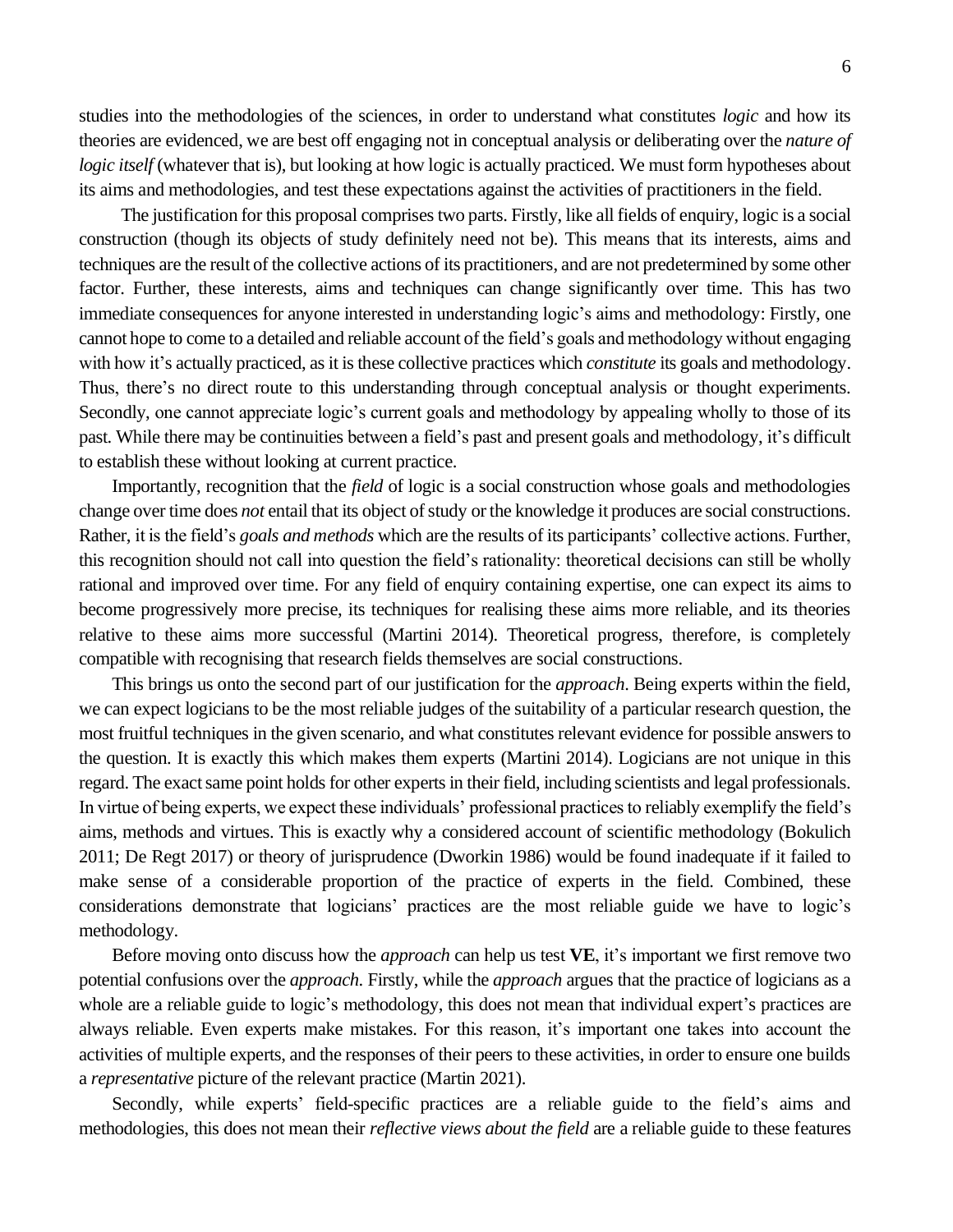of the field. Reflective views are not always representative of one's own practice. Good scientists do not necessarily make good philosophers of science, and excellent natural speakers of Spanish do not necessarily have accurate opinions about the rules constituting grammaticality in Spanish (this is why we have descriptive linguistics). We must, then, be conscious to distinguish between instances of what practitioners *actually do* in the relevant practice and what they *say about it*. While the former is a reliable guide to the workings of the field, the latter is not. Thus, just as the philosopher of science who is attempting to build an account of scientific methodology does not *ask* scientists what they think constitutes the scientific method, but rather observes their various professional practices in order to infer the norms underpinning the field's methodology. Similarly, the philosopher of logic must look at the research questions logicians ask, the techniques they use in answering these questions, and the types of evidence they appeal to in justifying their logics, to acquire an accurate picture of logic's methodology (Martin 2021).

In order to build our positive case for using the *practice-based approach* to assess **VE**, we'll take as our starting points the shortcoming of the only existent detailed discussion of logical explanations, by Payette & Wyatt [hereafter, P&W] (2018). P&W (2018) propose that logical explanations are best understood in terms of Andrea Woody's (2015) *functional perspective* of explanation. Their case for this claim comprises two stages. The first is to show that what they call "traditional" accounts of explanation, such as the deductivenomological model, are wholly unsuitable for the anti-exceptionalist's purposes. In comparison, we're told, Woody's *functional perspective* falls foul of none of these concerns, and so can be used to characterise logical explanations. The second stage is to argue that if the anti-exceptionalist takes up Woody's *functional perspective*, she will be able to provide an account of logical explanation as similar to that in (at least) some sciences.

In what follows, we'll argue that P&W are mistaken on three counts: (i) They are too quick to dismiss the appropriateness of certain models of explanation for logic; (ii) Woody's *functional perspective* is insufficient on its own to meet the anti-exceptionalist's burden of justifying **VE**; and (iii) They draw too close of a connection between logical explanations and those in other sciences. In comparison, the *practice-based approach* allows us to avoid each of these problems, further highlighting the suitability of the approach to properly assess **VE**.

We begin with P&W's case for why "traditional" accounts of explanation are unsuitable to characterise logical explanation, why this is mistaken, and how it could distract the anti-exceptionalist from finding an adequate justification for **VE**.

## **4. Prejudging Models of Explanation**

For P&W (2018: 159), "traditional" accounts of explanation are those which attempt to provide adequacy criteria for individual explanations. Examples include the deductive-nomological (**DN**), causal and mechanistic models. While each model suffers its own potential shortcomings (Woodward 2017), P&W (2018: 159-60) propose that a greater challenge faces their application to logical explanations, given that each model requires the presumption of certain rules of implication. In order to clarify this *circularity problem*, we'll focus as P&W do on the example of the **DN** model.

According to the **DN** model, explanations take the form of arguments, with the phenomenon to be explained as the conclusion, and the proposed *explanans* as the premises, of which there are two types: the set of propositions representing the initial conditions, and those representing the relevant laws. The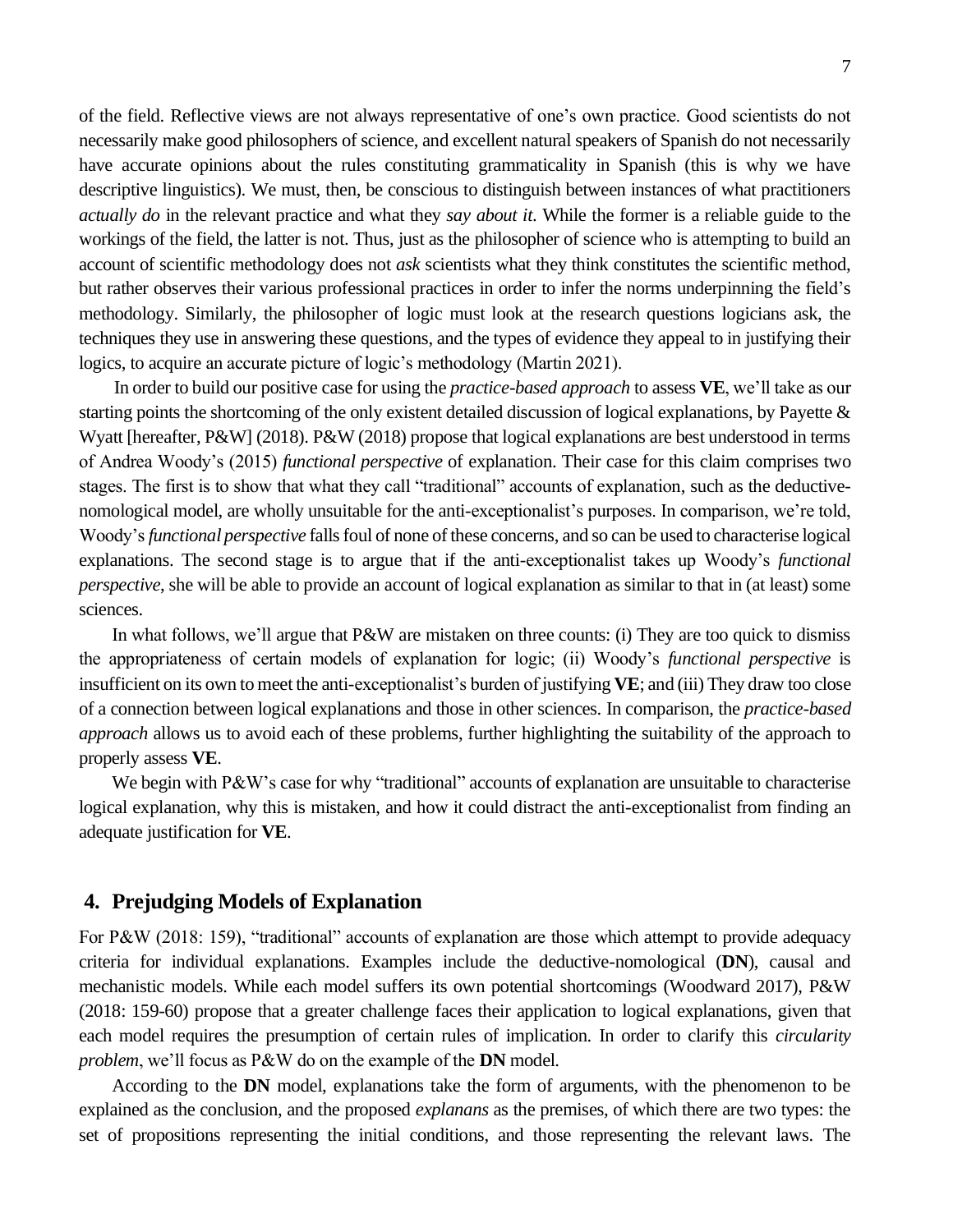explanation is deemed successful if and only if the argument is sound and contains a law essential to the argument's validity. Applying the model to the case of logic, P&W (2018: 159) propose we understand the initial conditions to express how particular natural language arguments are formalized in the logic, and the laws to express the proposed logic's semantics, however conceived. Taken together, the initial conditions and laws either *entail* that the relevant vernacular argument is valid or invalid. If the explanatory argument turns out to be sound, then the explanation of the validity of the target argument is deemed successful.

Thus, applied to logical explanations, the **DN** model would require us to *presuppose certain logical laws* (rules of implication) in order to show that the logical laws (in conjunction with initial conditions) proposed as *explanantia* adequately explain the *explanandum*. It is this requirement which, according to P&W, makes the **DN** and other "traditional" models characteristically unsuitable to elucidate logical explanations. If logicians were to use the **DN** model, they would be forced to assume what they are seeking to establish—the truth of certain logical laws.<sup>1</sup> It's for this reason that P&W propose we look instead to Woody's *functional perspective* for an account of logical explanations, as they claim it does not require a logical relationship between the proposed *explanans* and *explanandum*. 2

P&W are right that this apparent circularity constitutes a philosophical puzzle for anyone wishing to propose that logical explanations exemplify the **DN** model, and similarly for any model requiring deduction within the explanatory process. However, they are mistaken that this is reason enough for the antiexceptionalist to abandon these models when accounting for logical explanations.

Firstly, the fundamental epistemological problem of having to rely upon logical rules of implication in order to support a logical theory, of which P&W's *circularity problem* is a version, would persist for the antiexceptionalist *even if* she were to reject these "traditional" accounts of explanation. This wider epistemological problem, which is a well-known feature of non-foundationalist accounts of logic's epistemology (Sher 2016; Shapiro 2000), is known as the *centrality* (Wright 1986) or *background logic*  (Martin 2021) *problem*.

According to the *background logic problem*, any epistemology of logic which proposes that we come to be justified in believing a logic *L* by appealing to non-immediate evidence *E* will come unstuck, as we will always need to appeal to logical rules in order to demonstrate that *E* is (in)consistent with *L*. In other words, the justificatory process requires making *deductive inferences*. However, of course, any logical rules relied upon in making such inferences will either need to be sanctioned by the logic *L* under consideration or not. If they are, then the logic is simply begging the question in relying upon the rule for its evidential support, and thus the putative justification offers no new evidence for the theory. Instead, if the theory precludes the validity of the deduction, then the theory undercuts its own possible justification. Either way, logics' justification cannot suitably rely upon non-immediate evidence, as it requires deductive inferences to be

<sup>1</sup> Underlying this worry is the assumption that using *rules of implication* to deduce results from the *logical laws* equates to presupposing the truth of the logical *laws* in question. Yet, rules of implication are not themselves theorems; though, they can be presented as such with an appropriate Deduction Theorem. Consequently, there's a concern that P&W are unjustifiably presuming we could not be warranted in inferring according to particular rules of implication (in certain circumstances) *without presuming the truth of the relevant logical laws* in the proposed *explanans*. We won't push this point any further here, however.

<sup>2</sup> Whether this is correct is doubtful, as we'll see in the next section.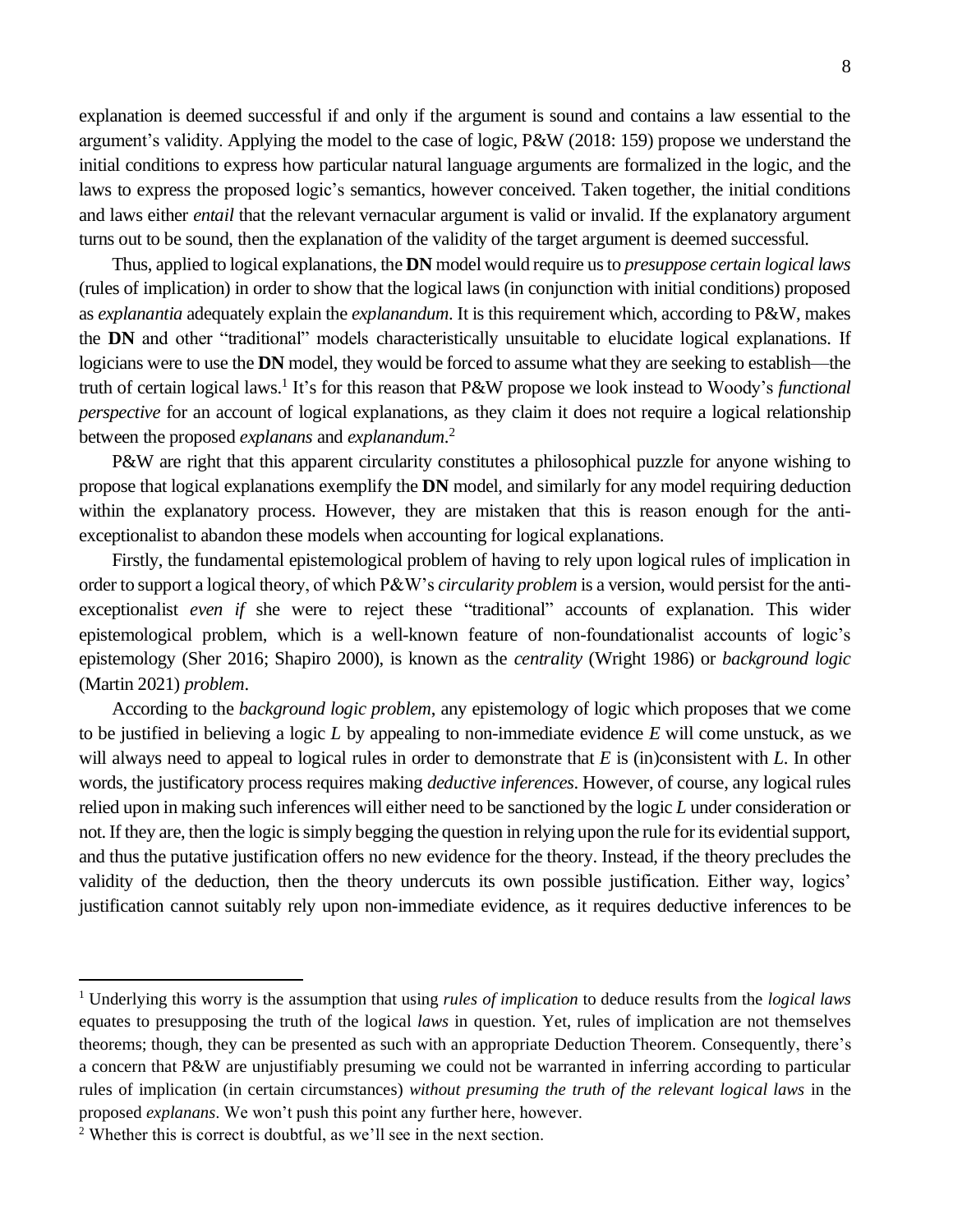made. In the same respect, according to P&W, logical explanations cannot rely upon a relationship between the *explanandum* and *explanans* that presupposes deductive inferences.

The upshot of this connection between the *circularity* and *background logic problems*is that P&W have overemphasised the impact the *circularity problem* should have on the anti-exceptionalist. Whatever happens to their account of logical explanation, the anti-exceptionalist will need to solve the *background logic problem*, given that a significant motivation for AEL is that there is no immediate *a priori* foundation for logical justification (Martin & Hjortland 2021). Instead, we must build up evidence for our logical theory, whether based upon linguistic judgments, results from mathematics, or the logico-semantic paradoxes, all of which rely upon *arguments being given* for why these data constitute evidence for the logic. Thus, refusing to use certain accounts of explanation because they fall foul of the *circularity problem* would be fruitless for the anti-exceptionalist unless she also had a solution to the *background logic problem*.

Yet, as the *circularity problem* is but an instance of this wider *background logic problem*, it's likely that a solution to the latter problem would also provide a solution to the former. After all, solving the *background logic problem* will ultimately require showing that logicians can be warranted in using certain rules (or, instances of those rules) to test the consistency of a logic with some given data, *even if those rules are contested*. Yet, if this can be shown, it would also demonstrate how logicians could be warranted in using certain rules (or, instances of them) to establish a relationship between some *explanantia* and *explananda* without begging the question.

Thus, using the *circularity problem* to motivate a particular account of logical explanation for the antiexceptionalist is misguided, given that it's already well recognised that the anti-exceptionalist must ultimately provide a solution to the background logic problem. Accordingly, P&W's motivation for why the anti-exceptionalist ought to prefer using Woody's *functional perspective* over traditional models is undercut.

There is a deeper problem here, however, with P&W's criticism of "traditional" models on the basis of the *circularity problem*, which speaks in favour of the *practice-based approach*. It's likely that attempting to motivate an account of logical explanation via the *circularity problem* will unduly prejudice against otherwise plausible accounts of logical explanation, and thus distract the anti-exceptionalist from the best possible routes to justifying **VE**. The anti-exceptionalist's task is to show that logicians are engaged in providing extra-systemic explanations, and to elucidate the nature of these explanations. There is no requirement that the resulting explanatory models, if there are any, are free from philosophical puzzles. We do not require this of scientific methodology, and there is no need to require it of logic's methodology. Indeed, rejecting out of hand the viability of these types of explanation within logic could put us in a tricky situation, for how should we proceed if we *do* find logicians using the **DN** model to support their theories? We can hardly reply that logical explanations *cannot* function this way, any more than we could for explanatory practices in the sciences. If we find logicians using the **DN** model, our goal is to *find solutions* to the philosophical problems these models of explanation produce, not to deny their status as viable explanations! A philosophically puzzling feature of a theoretical practice does not itself constitute reason to doubt its existence. Consequently, we should be wary of unduly prejudicing against possible accounts of logical explanation, by outright rejecting their viability. Fortunately, the *practice-based approach* helps us avoid this very pitfall, by recognising it is logicians' practices which ultimately dictate the form(s) that logical explanations take.

How though do we go about analysing explanatory practices within logic? To even begin *analysing* these practices, we must first be capable of *identifying* them. Given that the existence of extra-systemic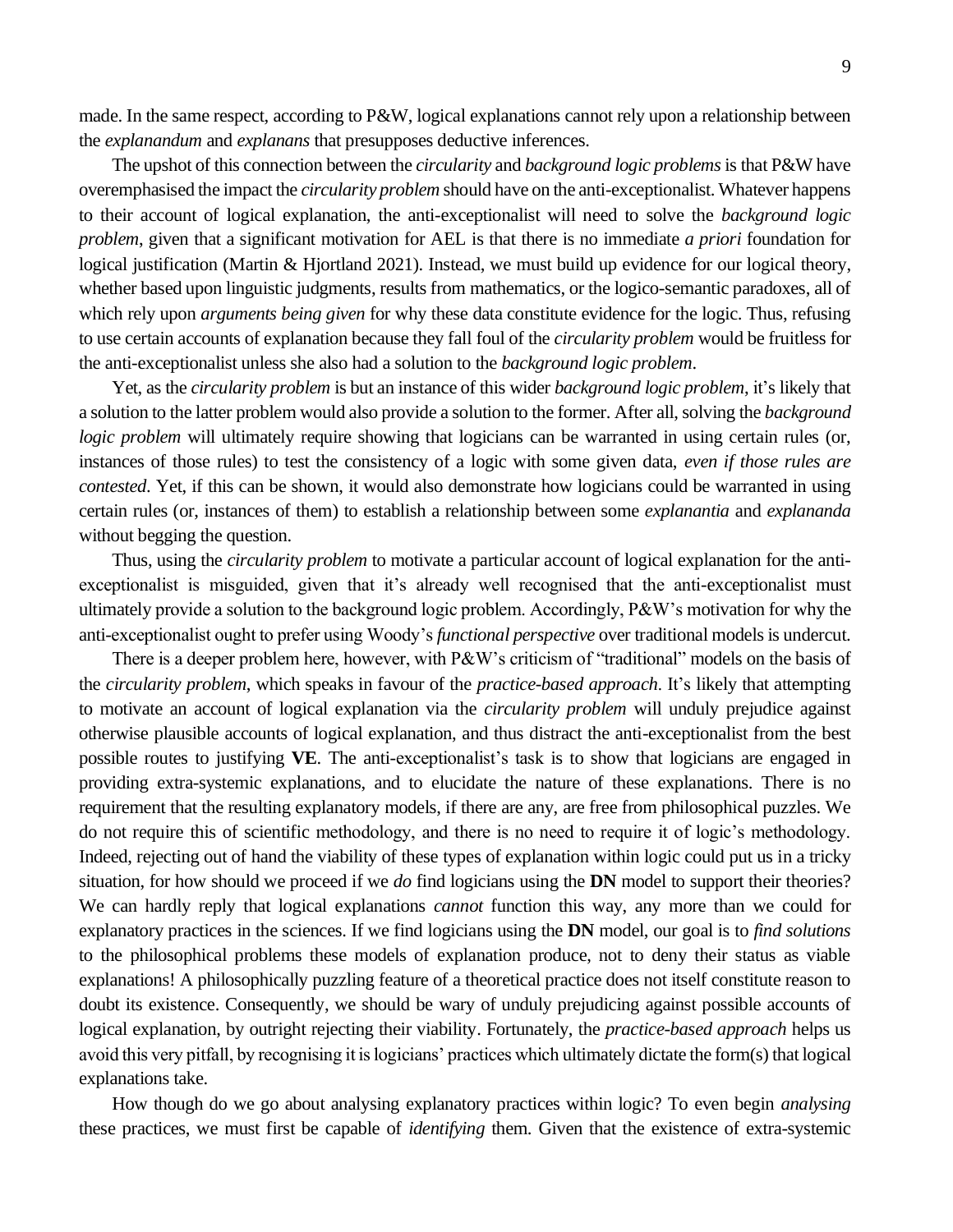explanations within logic is itself moot, this raises certain challenges. To understand them, and how the *practice-based approach* can help solve them, first we will consider how P&W's appeal to the *functional perspective* fails in this regard.

#### **5. Substantiating Logical Explanations**

The functional perspective itself is an attempt to re-orientate discussions about scientific explanation back towards scientific practice, and take seriously what scientists within various fields take to be explanatory. Rather than relying upon intuitions over whether out of context cases constitute explanations or not, which are unreliable guides to what's explanatory in the sciences, we should look at what scientists treat as explanatory in their practice (Woody 2015: 81).

Further, as we have significant evidence that scientific explanatory practice is not homogenous (Ruphy 2017: Ch. 3), it's important that our analysis does not focus on singular explanations. This could lead to hasty generalisations from these particular cases and easily slide into "unwarranted essentialism about the nature of explanations across the sciences," declaring "whole categories of explanations tendered by practitioners illegitimate or inadequate" (Woody 2015: 80).<sup>3</sup> To circumvent this concern, Woody (2015: 79) recommends our analysis of explanatory practices moves from the traditional question of the *adequacy conditions for individual explanations* to the question of what function(s) explanations play within the sciences.

It is for this reason that P&W (2018: 160) propose anti-exceptionalists are best served using the *functional perspective* in elucidating logical explanations. Putatively, it allows the anti-exceptionalist to avoid the *circularity problem* by concentrating on the *function* of logical explanations, rather than attempting to account for an individual explanation's success in terms of some logical relationship between an *explanandum* and *explanans*. Unfortunately, however, contrary to what P&W suggest, the approach is both ill-equipped on its own to aid the anti-exceptionalist in justifying **VE**, and insufficient to avoid P&W's circularity problem. We'll deal with this latter point first.

By requiring us to re-focus our attention to the *function* of explanatory practices within the sciences, the perspective does not somehow dissolve the question of the properties of individual explanations within the sciences (or logic). Rather, it simply sidesteps the question for the time being, and asks us to consider the wider role these explanatory practices play in the field. Woody (2015: 81) herself is clear that the *perspective*  does not pre-judge the nature of these individual explanations. There are *still* instances of explanation within each field, and they will *still* have their own properties. For all we know, some logical explanations *could*  conform to the **DN** model. Thus, we do not solve the circularity problem for logical explanations by simply moving our perspective onto the *function* of explanatory practices within logic; we sidestep the issue. If, ultimately, the anti-exceptionalist wished to show that extra-systemic explanations in logic did not fall foul of the *circularity problem*, she would still be required to look at the form individual explanations take within logic. Thus, the *functional perspective* is not the silver bullet P&W propose.

Even more concerning, however, is the fact that the *functional perspective* is not capable unaided of helping the anti-exceptionalist justify **VE**. The anti-exceptionalist is in the business of *both* establishing that logicians provide extra-systemic explanations, and then subsequently elucidating their features. Yet, the functional perspective *presupposes* the existence of instances of explanations in a field, from which we can

<sup>&</sup>lt;sup>3</sup> Note the irony here, that Woody is warning against exactly what P&W were shown to be guilty of in Section 4.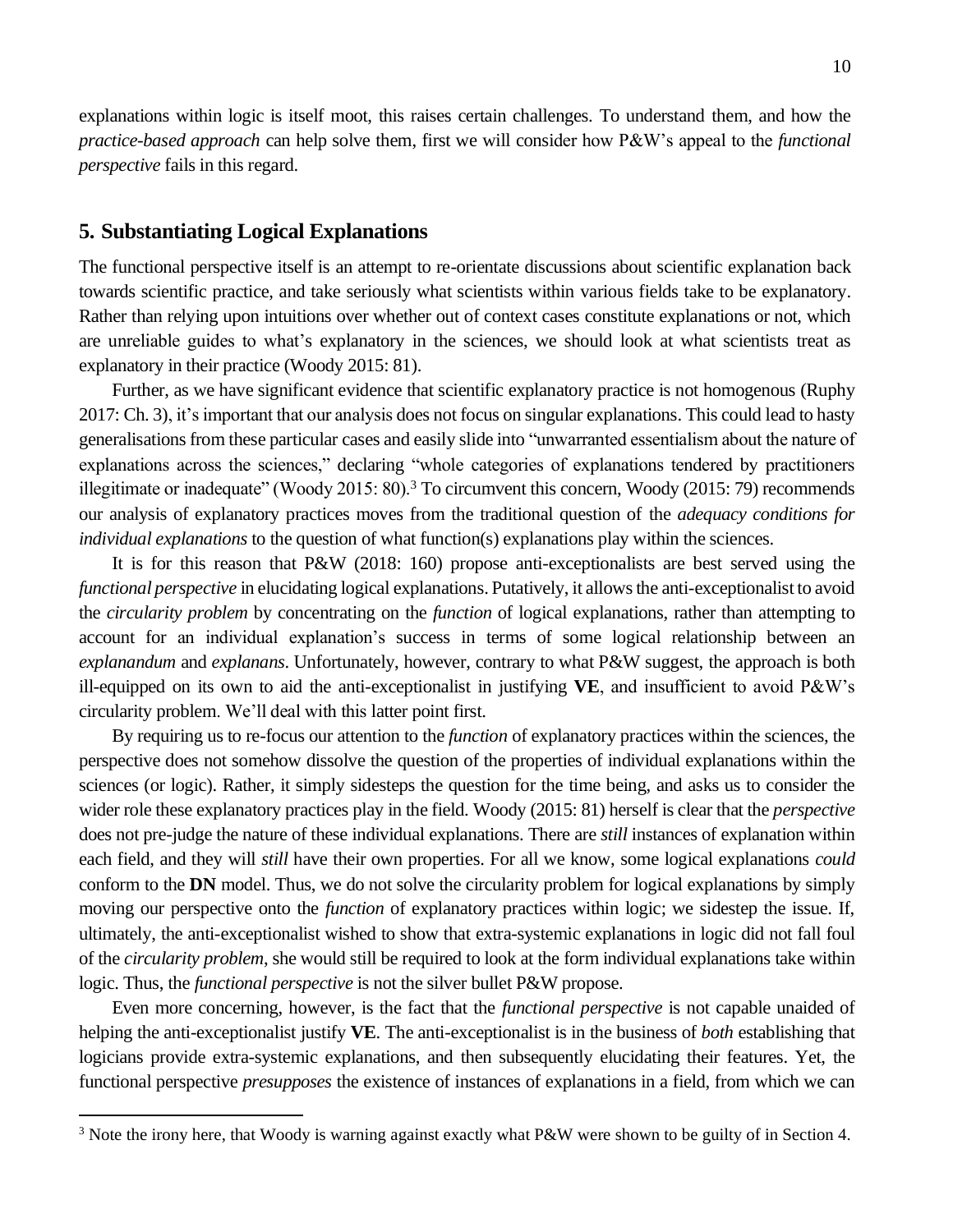then draw implications about their functions. Without initial agreement on instances as cases of explanatory practice, there are no data for the functional perspective to get off the ground (Woody 2015: 81). While this is fine in the case of the established sciences, where it's uncontroversial that practitioners are engaged in providing such explanations and we can point to paradigm instances, in the case of logic the existence of such explanations is itself moot. Presuming the existence of such explanations within logic will, ultimately, do the anti-exceptionalist no good. She needs to find the means to independently identify instances of logical explanations, and this cannot be achieved through the functional perspective itself.

Prima facie, the same quandary faces any use of the *practice-based approach* to support **VE**, given that the *approach* requires us to point to instances of such explanatory power in order to show that logicians provide extra-systemic explanations. Yet, of course, to even recognise instances of practice *as cases of extrasystemic explanation*, one must already have a good sense of what would constitute such an explanation in logic. Without this, one is like a bird-watcher attempting to spot a new species of sparrow without an indication of what it would look like, or indeed whether it even exists.

Commonly, discussions of scientific explanations are conducted either from a *bottom-up* or *top-down*  perspective (Braillard & Malaterre 2015). Unfortunately, however, neither are suitable for the antiexceptionalist's purposes. The *bottom-up* approach begins with paradigm instances of explanatory practice within the field and extrapolates from these to an account of explanation in the research area. This is generally how accounts of explanation in the sciences now proceed (Bokulich 2011; Fagan 2015), given the appreciation that explanatory norms can be field specific. This option simply isn't available for the antiexceptionalist, however, given that it presupposes the existence of paradigm cases of explanations in the field.

The alternative, a *top-down* approach, would be to presume a particular model of explanation and demonstrate that instances of logical practice fit *that* model. This approach is associated with earlier attempts to provide a *universal* account of explanation, such as the **DN** model or Salmon's (1971) *statistical relevance*  model. Yet, this option faces its own complications. In particular, there is no universal model of explanation which can successfully capture all scientific explanations. Instead, there are various types of explanatory models used by scientists across disciplinary boundaries. This is one of the reasons behind the prevalence of the *bottom-up* approach in the contemporary literature.

Of course, there's nothing to stop the anti-exceptionalist from simply trying each of these available models out, and searching for instances of logical practice which fit. However, given that explanatory norms differ from subject-to-subject (Woody 2015), it's unclear that, even if **VE** were true, one of the existent models of explanation would neatly fit logical explanatory practice. Further, as Woody (2015: 80) herself has stressed, explanatory practice is always context-dependent. No scientific (or logical) practices are explanatory purely in virtue of their intrinsic properties, but instead are dependent upon the particular aims and norms of the community. This means that simply identifying an instance of practice which fits a model of explanation does not entail that this practice is in fact *explanatory*. To fully understand what constitutes an explanation within a field, one has to appreciate its underlying goals and subject matter.

This final point gives us a clue as to how the anti-exceptionalist might meet her burden without simply presupposing the existence of extra-systemic explanations in logic. Her task is to show that certain practices within logic *deserve the honorific of being explanatory*, contra the doubts raised in Section 2. One way to achieve this is to point to the similarity between certain practices found within logic and those in other fields that we consider to be explanatory in these latter contexts. Given that explanatory norms are very much impacted by a field's goals and subject matter, being able to draw these connections will itself require having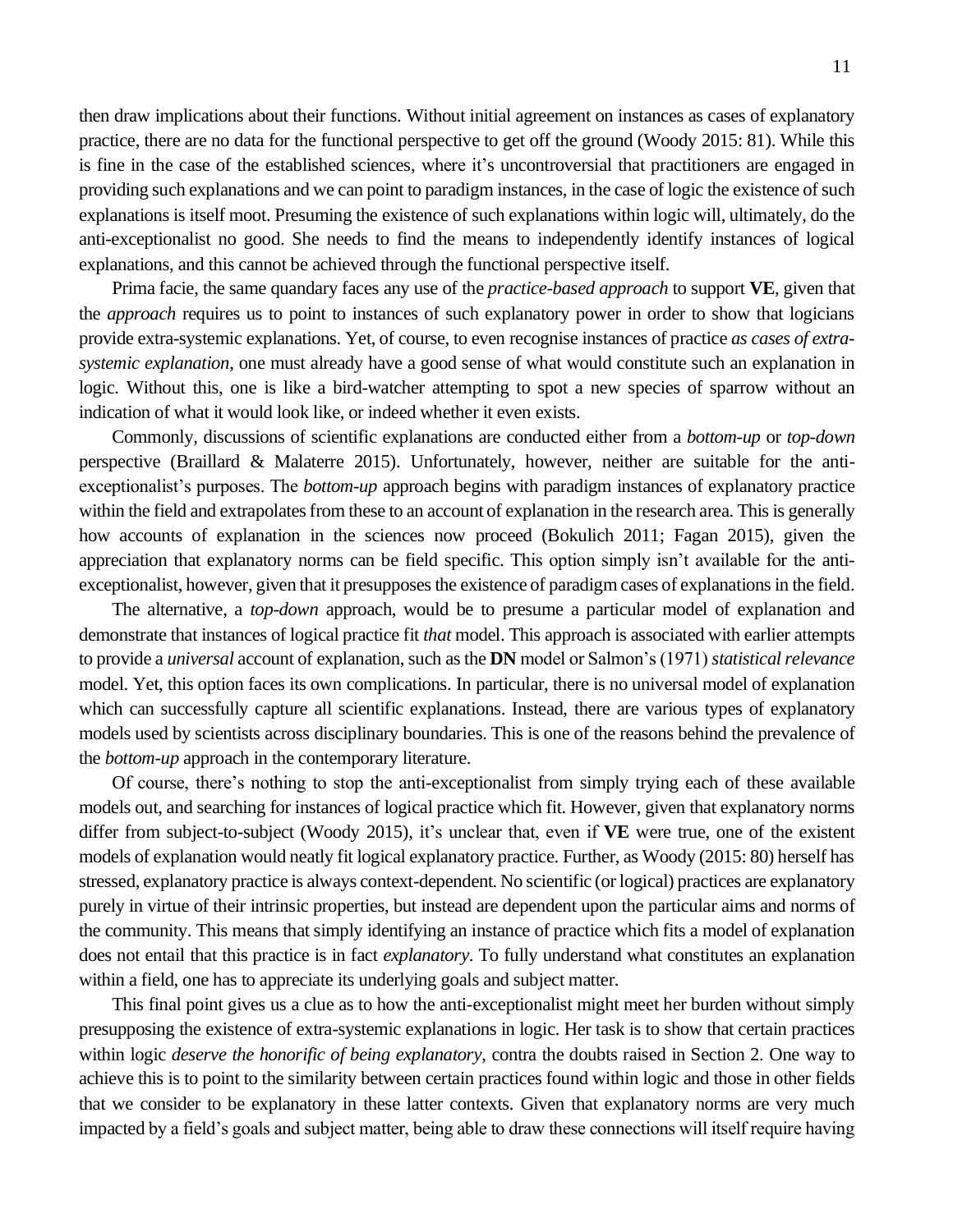insight into the aims and subject matter of logic, and of the comparative fields. It is unlikely, for example, that the anti-exceptionalist will find much joy in drawing a connection with probabilistic explanations exemplified in medicine, given the lack of the use of probabilistic tools in assessing logics.

The most promising approach to take, therefore, is to first acquire a good understanding of logic's aims and methods on the basis of logicians' practices. From this independently evidenced account of the field, one can then attempt to draw connections to other fields of enquiry that share certain of these aims and methods, with the ultimate goal of highlighting practices within these fields that are: (i) considered explanatory, and (ii) analogous to practices within logic. It is through establishing this connection to recognised explanatory practices in associated fields that the anti-exceptionalist will be able to provide a strong case for why practices within logic deserve the honorific of being explanatory.

In order for such an *argument by analogy* for **VE** to succeed, one requires three components. Firstly, one must possess an well-evidenced account of logic's aims and methodology prior to drawing any such analogy, using the *practice-based approach*. Secondly, one must have an informed account of explanatory practices in other fields, in order to draw the suitable analogies. Finally, one must have an argument for why similarities between these explanatory practices and those found in logic suffice for concluding that logic provides extrasystemic explanations.

While our aim here is not to provide a detailed defence and elucidation of extra-systemic explanations in logic, it will be instructive to briefly outline how such an argument for **VE** could proceed. Firstly, as we've noted, one needs a prior understanding of (a portion of) logic's aims and methods via the practice-based approach. For the sake of illustration here, we'll use a proposal recently defended using the *approach*, called *logical predictivism* (Martin & Hjortland 2021).

According to *logical predictivism*, one important aim of logical theories is to provide an account of validity, conceived as a property of arguments. In such cases, logics are justified through a combination of their predictive success, explanatory power and compatibility with other well-evidenced commitments. Importantly, so that logical theories can produce predictions to be tested against suitable data, these theories are not conceived of as simply a set of valid rules of inferences or theorems, but as a cluster of definitions, laws and representation rules that provide the underlying semantics and syntax of the theory, as well as specifying how it connects to the extra-systemic phenomenon. Here's a toy example of classical propositional logic under such an account:

**Definition 1:** Let  $\neg \phi$  be Boolean negation. **Definition 2:** Let  $\phi \land \psi$  be Boolean conjunction. **Representation Rule 1:**  $\Gamma$  not  $\phi \Gamma = \Box \phi \Gamma$ . **Representation Rule 2:**  $\ulcorner \phi$  and  $\psi \urcorner = \ulcorner \phi \wedge \psi \urcorner$ .

**Law 1:** For every valuation, all sentences are either true or false, and not both.

**Law 2:** An argument is valid iff, for every valuation  $\nu$ , if every premise is true in  $\nu$ , the conclusion is true in *v*. 4

 $4$  We're passing over many of the nuances here, such as how to deal with hypothetical arguments; see Martin  $\&$ Hjortland (2021) for details.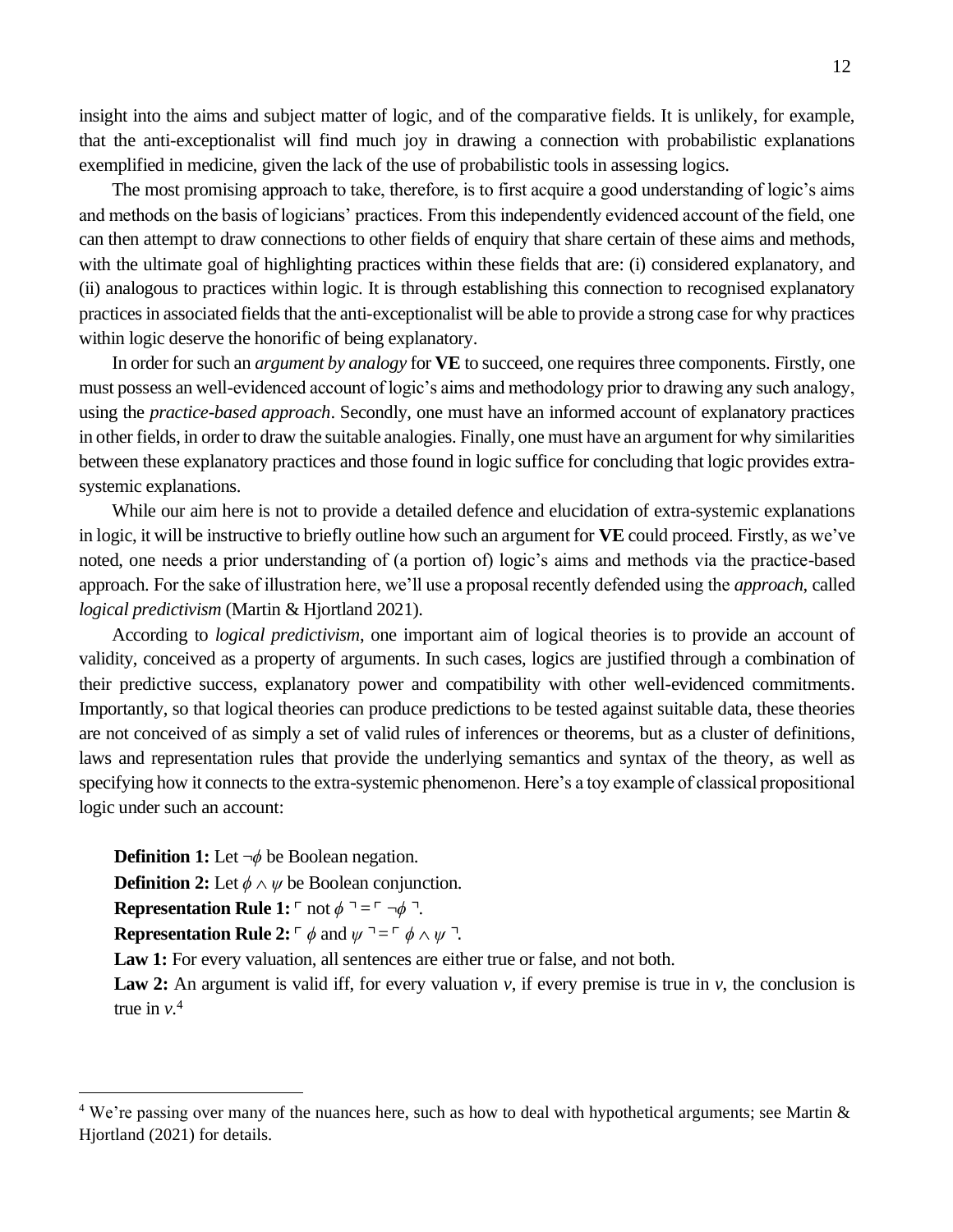These theories (putatively) have three properties which are interesting for our purposes. Firstly, they include *idealisations*, in the form of their definitions and representation rules. Everyone accepts, after all, that not every use of "not" in English is equivalent to a truth-functional negation (Horn 1989). Secondly, they can include *fictions*, such as when theories appeal to (im)possible worlds in their semantics. Lastly, the theories *specify the conditions under which* arguments are (in)valid, and thus elucidate why particular arguments are valid and others invalid.

Once one has some understanding of logic's aims and methodologies, attention then moves to drawing suitable connections between practices in logic and recognised cases of explanatory practices in the sciences. Fortunately, philosophers of science have done much of the hard work for us here, identifying multiple forms of explanation across the sciences. Our attention then must move to looking for potential similarities between these explanatory practices and those of logic. In the case of *logical predictivism*, one such promising line of enquiry is to point to the similarity between logical theories so conceived and instances of *model explanations* that one often finds in the sciences (Bokulich 2012). Two features of these models are worthy of note.

Firstly, just as with *logical predictivism*'s account of logical theories, scientific models readily contain idealisations, abstractions, and fictions, which provide the models with the theoretical virtues they are prized for (Bokulich 2011). Secondly, according to an increasingly prominent account of what makes these models *explanatory*, they are capable of specifying how changes to elements of the model (the *explanans*) would result in changes to the *explanandum* (Bokulich 2011 & 2012), building on Woodward's (2003) *counterfactual* account of explanation. Thus, the models are explanatory in virtue of being able to capture patterns of counterfactual dependence in the target phenomenon, allowing us to answer a range of *what-ifthings-had-been-different* questions about the phenomenon *using the model*.

In order to successfully build a case for **VE** based upon *logical predictivism*, and the proposed similarity between practices within logic and these model explanations in the sciences, one would need to successfully argue that the pertinent features which make these models explanatory in the sciences also obtain in logics. For instance, that just as with scientific models, logics (the *explanans*) are able to specify how changes to parameters within the theory, such as the logical form of a given natural-language argument, would result in changes to the *explanandum* (namely, the (in)validity of the arguments).

As we have emphasised, our example here is merely illustrative. There are various other possible accounts of logic's methodology and scientific explanations, suitably informed by practice, which one could use in attempting to draw the relevant connections. However, the example serves to clarify how such an argument by analogy could support **VE**, and highlights a future line of enquiry for advocates of AEL.

#### **6. Drawing Conclusions from Practice**

We end our discussion of **VE** by emphasising two important features of any *argument from analogy* for **VE**, and the potential dangers of failing to respect them. Doing so should not only be instructive for future attempts to establish **VE**, but highlight several weaknesses of existent proposals.

Firstly, in order for the argument to be successful, one requires a well-evidenced appreciation of logic's aims and methodology *prior to* drawing a connection with explanatory practices in other fields. If, instead, one simply begins with a certain picture of scientific methodology, and an intention to draw connections between scientific and logical methodology, one increases the risk of overemphasising any points of similarity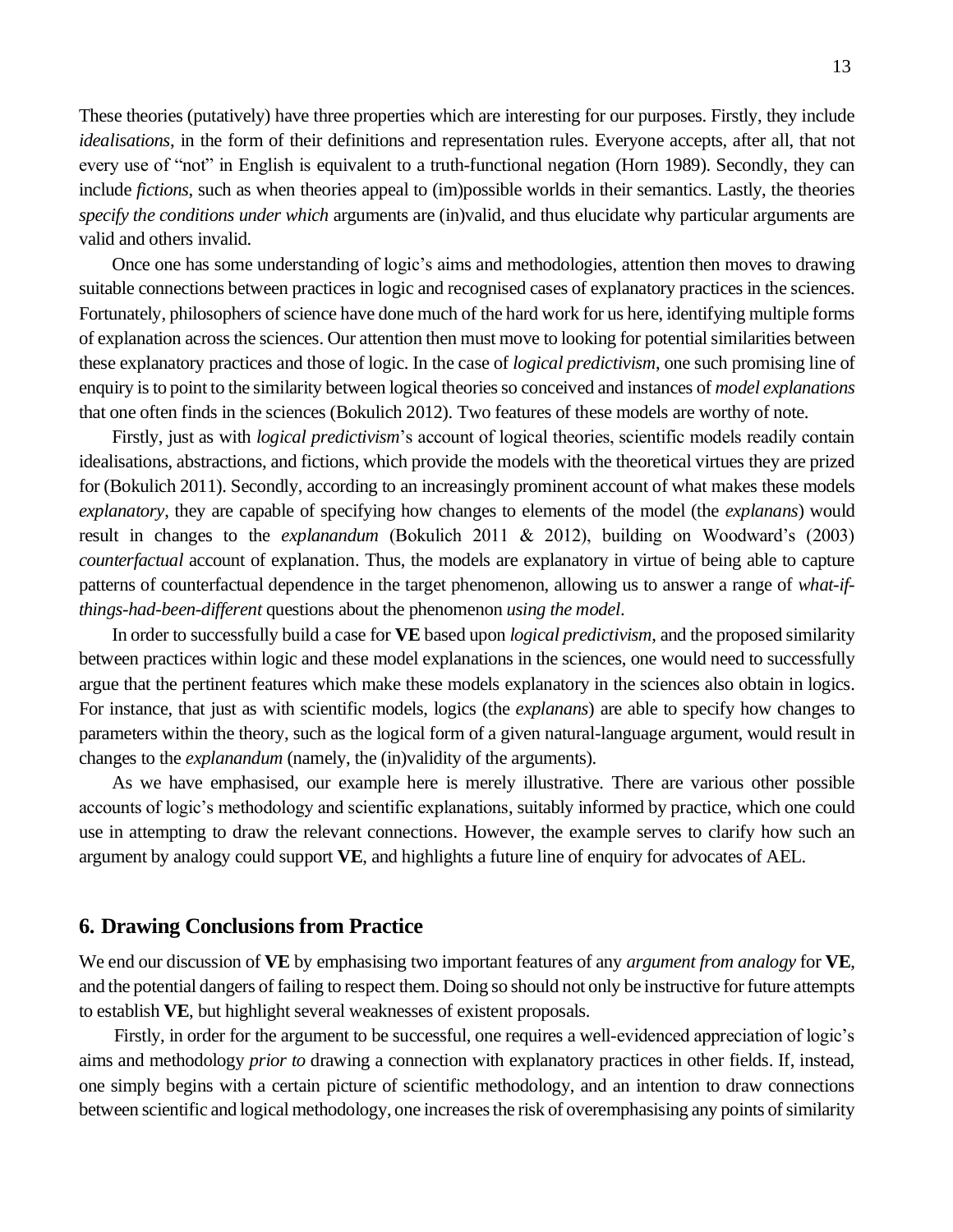and thereby distorting logic's methodology. One needs to start from a solid base of appreciating the realities of logic's methodologies.

Secondly, in being an argument from analogy, the argument is not intended to show that explanations in logic are *identical* to those in other fields. Rather, it only serves to substantiate the claim that logics are engaged in providing extra-systemic explanations, by appealing to pertinent similarities with explanatory practices in other fields. For all we know, explanations across fields may hold the status of being explanatory in virtue of certain family relations. Consequently, once an *argument from analogy* has provided us with evidence for the occurrence of extra-systemic explanations in logic, the precise features of these explanations are then a matter to be decided by logic's practices, not those of another field. In other words, it's paramount we do not confuse **VE** with a stronger principle,

*Equivalent Explanation* (**EE**): Logics provide extra-systemic explanations of validity, which share all of the pertinent features of extra-systemic explanations in field *F*.

and fall into the trap of presuming AEL is obliged to defend this stronger principle **EE** in virtue of endorsing **VE**. 5

The importance of respecting both of these features can be demonstrated through a brief consideration of P&W's (2018) own account of logical explanations, which draws a close relation between logical explanations and those in the physical sciences. Using Woody's (2015) own functional analysis of the ideal gas law in chemistry as a starting point, P&W (2018: 162) argue that logical explanations play a similar function to those in chemistry.

According to Woody (2015: 82-3), while the ideal gas law is taught in university-level courses and used by practitioners, it's well-known to be empirically inadequate. Particularly, the law fails to take into account the size of the molecules in the gas and their interaction. Thus, depending upon whether a *ceteris paribus* condition is added to account for these extraneous factors, it ends up being either straight up false, or inapplicable to actual non-idealised gases. Despite this, the law still serves pedagogical and scientific functions, each of which inform us about the function of explanations within chemistry.

In particular, the law acts as a visual prompt, giving students a model of gases as constituted of uniform compact particles large distances apart which exert little force upon one another. Secondly, it specifies important properties which the student ought to pay attention to in gases, acting as "inferential scaffolding for the treatment of all gases" (Woody 2015: 82). Further, it acts as a barometer with which to judge the actual behaviour of gases against, with the resulting departure functions being important theoretical results in themselves. Lastly, the law facilitates a partial definition of temperature as a property that, under constant pressure, varies linearly with gas volume. Thus, the law offers a means to explain a particular model of gases to students, identify the features of gases we ought to look out for, and measure the way actual gases behave (as deviations from the ideal), as well as partially explaining other important technical concepts.

<sup>&</sup>lt;sup>5</sup> The *model* account of explanation itself warns against supposing the equivalence of model explanations across fields, recognising that different models draw the counterfactual dependencies in varying ways: some using causal dependences, others structural dependencies, etc. (Bokulich 2011). If anything, it's best not to see model explanations as a single species of explanation, but rather as a family, with many varieties.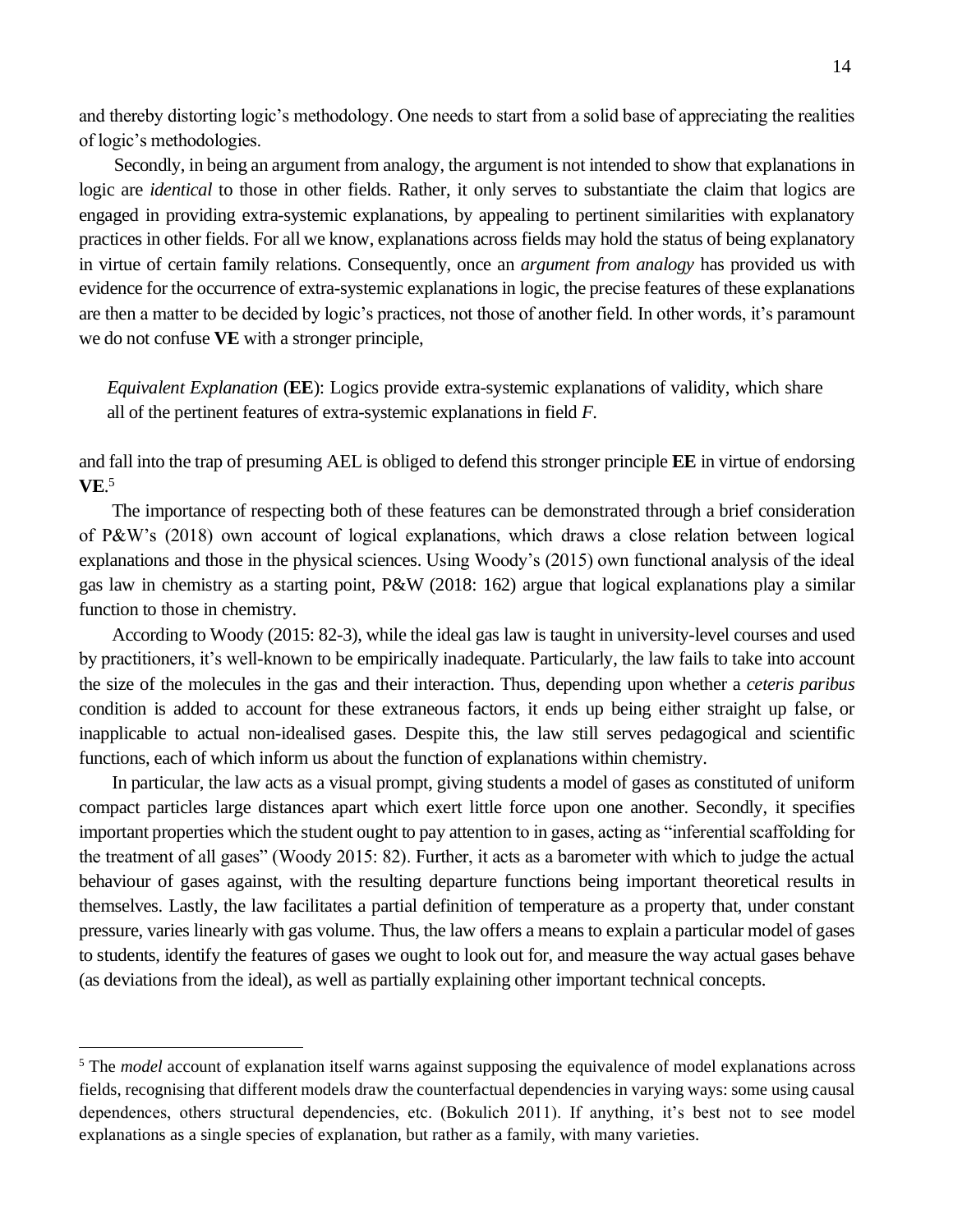According to P&W (2018: 162), these insights about the explanatory functions of chemical laws are equally applicable to logical laws. To show this, they take as a case study Seth Yalcin's (2012) discussion of *modus tollens* (MT), in which a putative counterexample to MT containing probability terms is proposed. In response, Yalcin presents two alternative modal logics to classical logic, both containing probability operators and informational-semantics, which putatively show why (unlike classical logic) such troublesome cases of MT are invalid.

In particular, P&W propose that Yalcin's discussion of MT demonstrates logical laws share two important functional features with the ideal gas law:

*Firstly*, while the success of Yalcin's new informational-semantic logics are judged by their ability to show why MT fails in the kind of cases involving probability terms he considers, the counterexample "does not serve to put *modus tollens* or the logics containing it into disrepute, as someone who takes truth as an important feature of explanations might expect." Rather, "*modus tollens* and classical logic more generally…are serving a similar explanatory role to the ideal gas law" (P&W 2018: 163).

*Secondly*, Yalcin's diagnosis of the counterexample shows that logical explanations will "be of the same kind as is found in classical logic," appealing to the same kinds of "factors", using the "right *kinds* of machinery for the construction of the formal language and the model theoretic semantics." Thus, as with the ideal gas law, classical logic holds a privileged role within logic, acting as "inferential scaffolding for Yalcin's [own] account" (P&W 2018: 163).

Thus, according to P&W: (i) MT and other logical rules contained within classical logic serve a similar explanatory role to the ideal gas law (as specified by Woody) and, further, (ii) classical logic holds a privileged role in logic, serving as inferential scaffolding. Yet, contrary to what P&W propose, we have very good reasons to think these supposed similarities are mistaken, given the extent to which they distort logical practice. We'll consider each in turn.

#### **6.1 Similar Explanatory Role**

To propose that MT, and other logical rules, play a similar explanatory role to that assigned to the ideal gas law means that: (i) MT is not a descriptive claim about which arguments are valid, but rather a pedagogical prompt that highlights important features of arguments; and thus, contrary to appearances, (ii) Yalcin's putative counterexample is not really a counterexample at all, given that MT properly understood is not a descriptive claim. Two significant challenges face this interpretation of logical rules, given logical practice.

Firstly, if rules of implication were merely useful pedagogical generalisations, rather than descriptions of validity, we would not be able to make sense of attempts to defend a rule from putative counterexamples by *explaining away the counterexample*. Such attempts can take several forms (Martin & Hjortland 2021), including: (i) arguments that, contrary to appearances, the putative counterexample is *not actually* an instance of the target rule (see Lowe's (1987) reply to McGee (1985)); and, (ii) arguments that our initial judgement regarding the putative counterexample are unreliable, due to the complexity of the case or some other confounding variable (e.g., Bledin 2015). Such replies to putative counterexamples are commonplace in the literature. Yet, if the supposed counterexamples constituted no serious challenge to the target rules, as P&W are suggesting, these attempts would be wholly misplaced. Consequently, the mere existence of such attempts to "rescue" these rules from counterexamples suggest that such rules are not *mere* pedagogical prompts for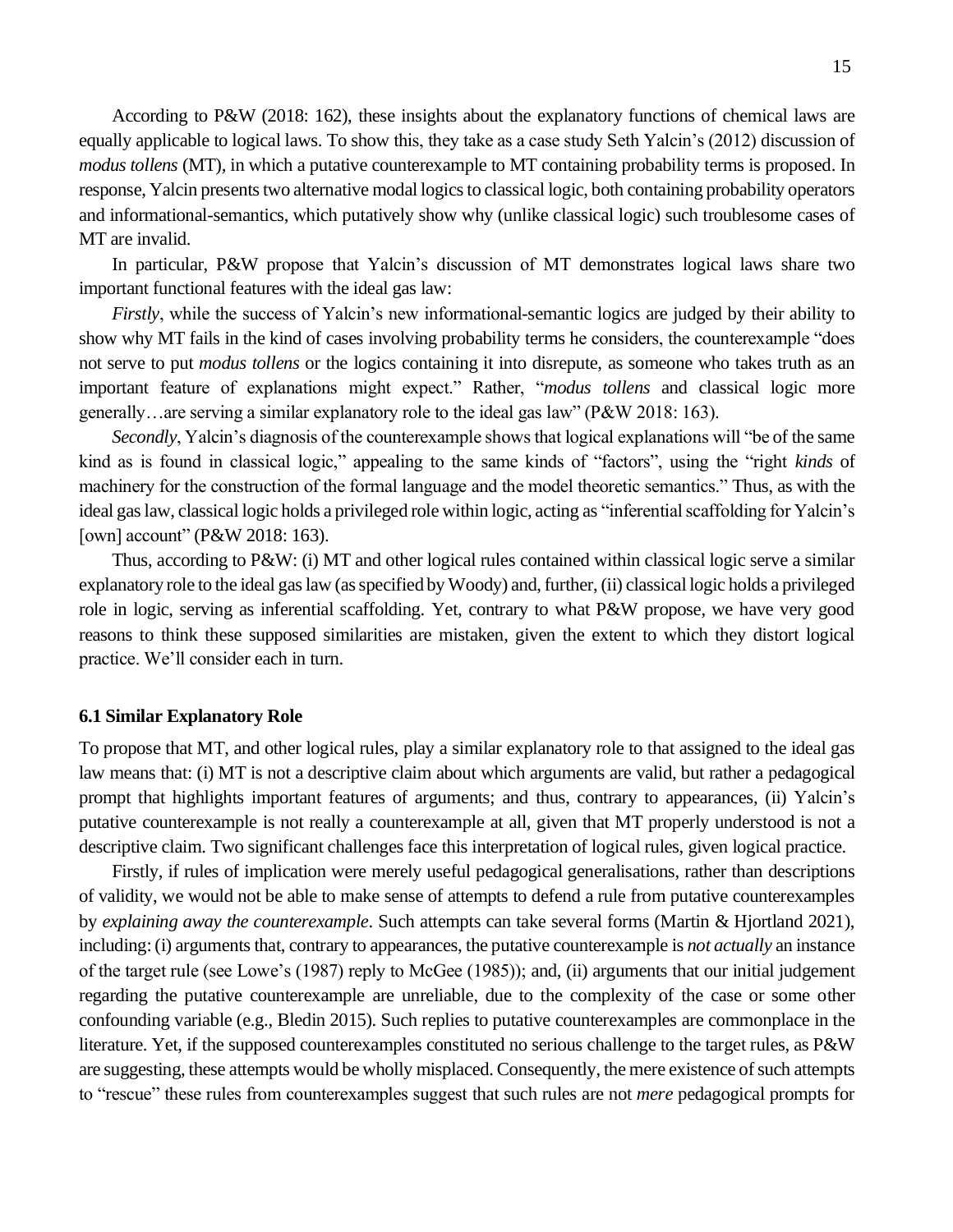how practitioners ought to think about arguments. If they were, uncommon exceptions to the rule would be totally expected and accepted.

Secondly, there are research programmes within logic that we cannot make appropriate sense of unless we interpret them as proposing that particular logical rules are *invalid*, and so ought to be rejected. For instance, non-trivialist dialetheists (Priest 2006), who propose that some (but not all) contradictions are true, are *required* to admit that the classically valid rule of explosion is invalid. To do otherwise would commit the dialetheist to trivialism. The same could be said of relevant logicians (Anderson & Belnap 1975), for whom the *rejection* of explosion is required to ensure our correct theory of consequence meets the necessary standards of relevance. Again, these arguments by non-classical logicians treat (classical) rules of implication not as mere pedagogical prompts, but as descriptive claims about what follows from what (i.e., validity).

Thus, unlike the ideal gas law, which according to Woody is maintained by the community *in spite of* the recognition of its failures, recognised failures with a logical rule are often treated as good enough motivation to reject the rule, assuming a workable rival logic not containing the rule exists; hence the occurrence of *rival* non-classical logics. Logical rules appear not to play the same non-descriptive role that Woody assigns to the ideal gas law.

#### **6.2 Classical Logic as Inferential Scaffolding**

P&W (2018: 163-4) further propose that classical logic holds a privileged status within logic, "despite [its] known inaccuracy, because of the role [it plays] in establishing standards for intelligibility for logic," just as the ideal gas law does in chemistry. Rather than serving as merely descriptive theories, both provide "inferential scaffolding" for practitioners in their respective fields. In the case of logic, this means that classical logic serves to both: (i) highlight the important features of arguments which logicians ought to pay attention to when evaluating arguments, and (ii) supply logicians with the necessary syntactic and semantic tools to engage in the practice. P&W (2018: 163) interpret the fact that Yalcin uses just the same syntax and model-theoretic "machinery" in his own informational-semantic logics as evidence for these claims.

While correct that contemporary logicians' accounts of validity conform in many respects to that of classical logic, with their use of first-order languages and model theory, it would be a mistake to conclude that this equates to classical logic playing a similar "scaffolding" role to the ideal gas law in chemistry. As noted above, according to Woody's interpretation, the ideal gas law highlights important properties of gases that practitioners ought to pay attention to *irrespective of the law's truth*. So, the perceived truth or falsity of the law is *irrelevant to its privileged position* within practice. The same does not hold true of classical logic. After all, classical logicians spend time still providing arguments *defending classical logic*, whether this to show how their theory can accommodate apparent troublesome cases, such as vague predicates (Williamson 1994), or that it can successfully deflect challenges from competitors, such as intuitionistic logic (Rumfitt 2015). It is difficult to make sense of these activities if classical logic's perceived privileged status were detached from its perceived truth.

Despite this, one may still think that the continued use of first-order languages and model-theoretical semantics are enough to demonstrate that classical logic plays a similar "scaffolding" role to the ideal gas law, specifying the norms that logical explanations ought to adhere to. Yet, this would be a mistake, for two reasons.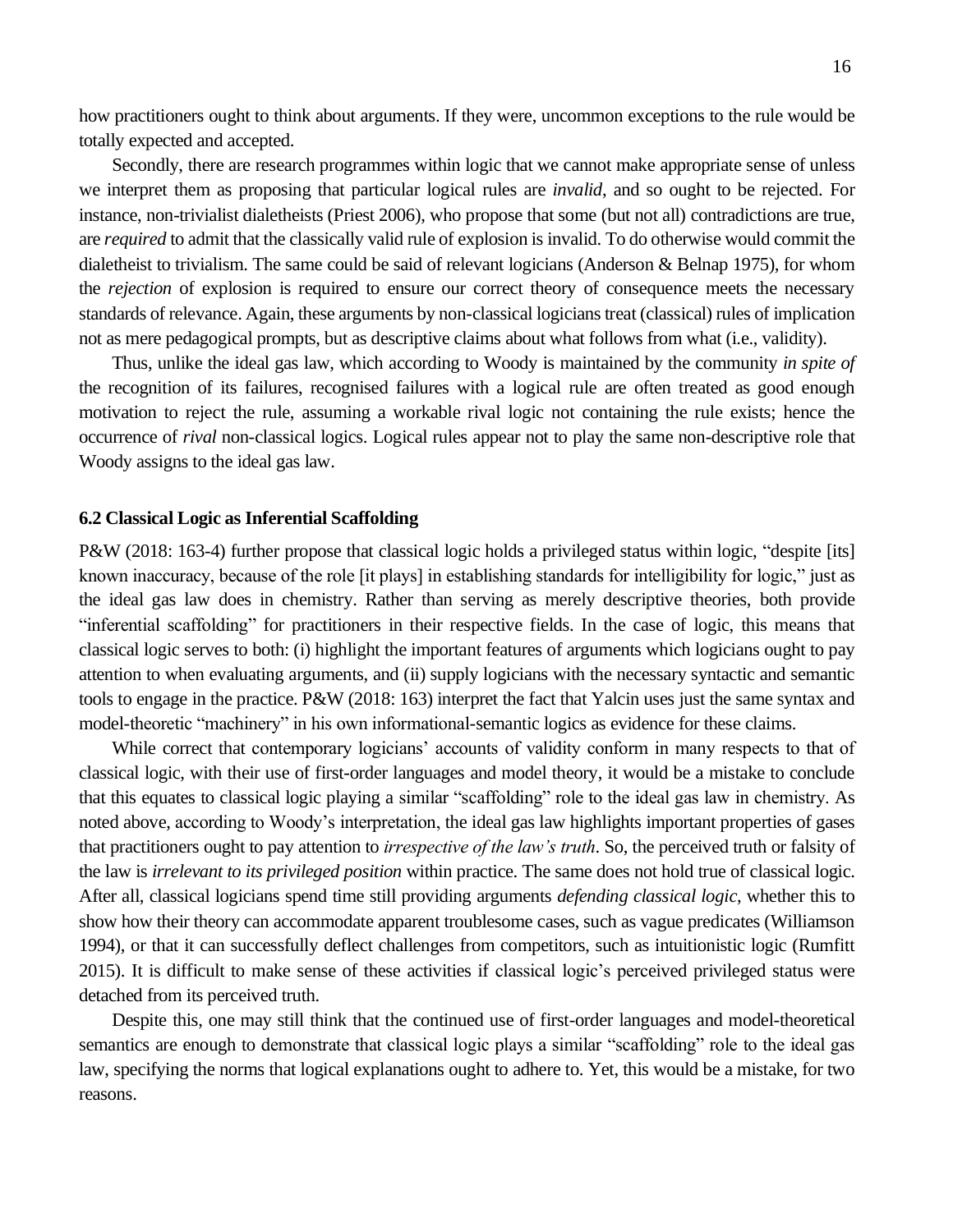Firstly, while contemporary non-classical logics retain certain features of classical logic, others are rejected. To note a few examples, relevant logicians reject the account of validity as truth-preservation, glutty logicians reject the exclusivity of truth and falsity, and others reject model-theoretic semantics in favour of game-theoretic semantics to better model implications from imperfect information (Hintikka & Sandu 1997). Thus, not all features of classical logic have been preserved, providing the framework in which other theories of validity are given.<sup>6</sup>

Secondly, many of the prevalent features of modern theories of validity, though found in classical logic, did *not originate with* classical logic. Rather, they were fruitful features of other theories, or tools, either built upon through the construction of classical logic, or later incorporated into classical logic. For example, the underlying assumption of formal logic that arguments can be classified as (in)valid *in virtue of their form* dates back to Aristotle with the syllogistic tradition, and even the language of propositional logic is found in Stoic works, although the semantics given to the connectives are non-classical (Bobzien 1999). Further, both natural and sequent-calculus proof theory were developed with the analysis of mathematical reasoning within proofs in mind, without a presumption in favour of classical logic (Prawitz 1965).

The picture painted by these cases is that classical logic is best viewed not as a privileged theory, which provides scaffolding for other theories *regardless of its truth*, but as a particularly successful theory which some members of the community think can be improved upon (Martin & Hjortland 2021). If one of the questions that the logical community are interested in, as AEL proposes, is which logic best explains validity, it would come as no surprise if some fruitful features of previous theories were persisted with, and other features deemed to be unsuccessful dropped. Thus, unlike the role that Woody assigns the ideal gas law in chemistry, where its truth is not under question, the preservation of elements of classical logic within competing theories of validity tells not for its privileged status, but rather for its recognised past success in certain domains.

While much more could undoubtedly be said about the differences between explanations in the natural sciences and logic, these brief remarks concerning P&W's analysis serve to demonstrate the importance of resisting the temptation of drawing too close a connection between explanations in the sciences and logic. Just because extra-systemic explanations can be found across various fields does not suffice to conclude that the form these explanations take are indistinguishable. Unless logic's own practices require it, substantiating **VE** does not oblige the anti-exceptionalist to endorse the stronger principle **EE**.

## **7. Conclusion**

This paper set itself the task of providing some clarity and direction to the debate over whether logics explain. It's achieved this by clarifying the type of explanatory practice which is under question, in the form of **VE**, and shown how the truth of **VE**is best tested using the *practice-based approach*, by arguing that the approach falls foul of none of the pitfalls of previous discussions on logical explanations. We have also highlighted, if

<sup>&</sup>lt;sup>6</sup> Indeed, while many logic textbooks treat classical logic as *the* standard logic in which the mechanisms of logic are presented, to then be deviated from with non-classical logic, this is not always the case. Jan von Plato's (2014) textbook, for example, first introduces the formal techniques of logic using intuitionistic logic, and then describes classical logic as a limiting case within decidable situations.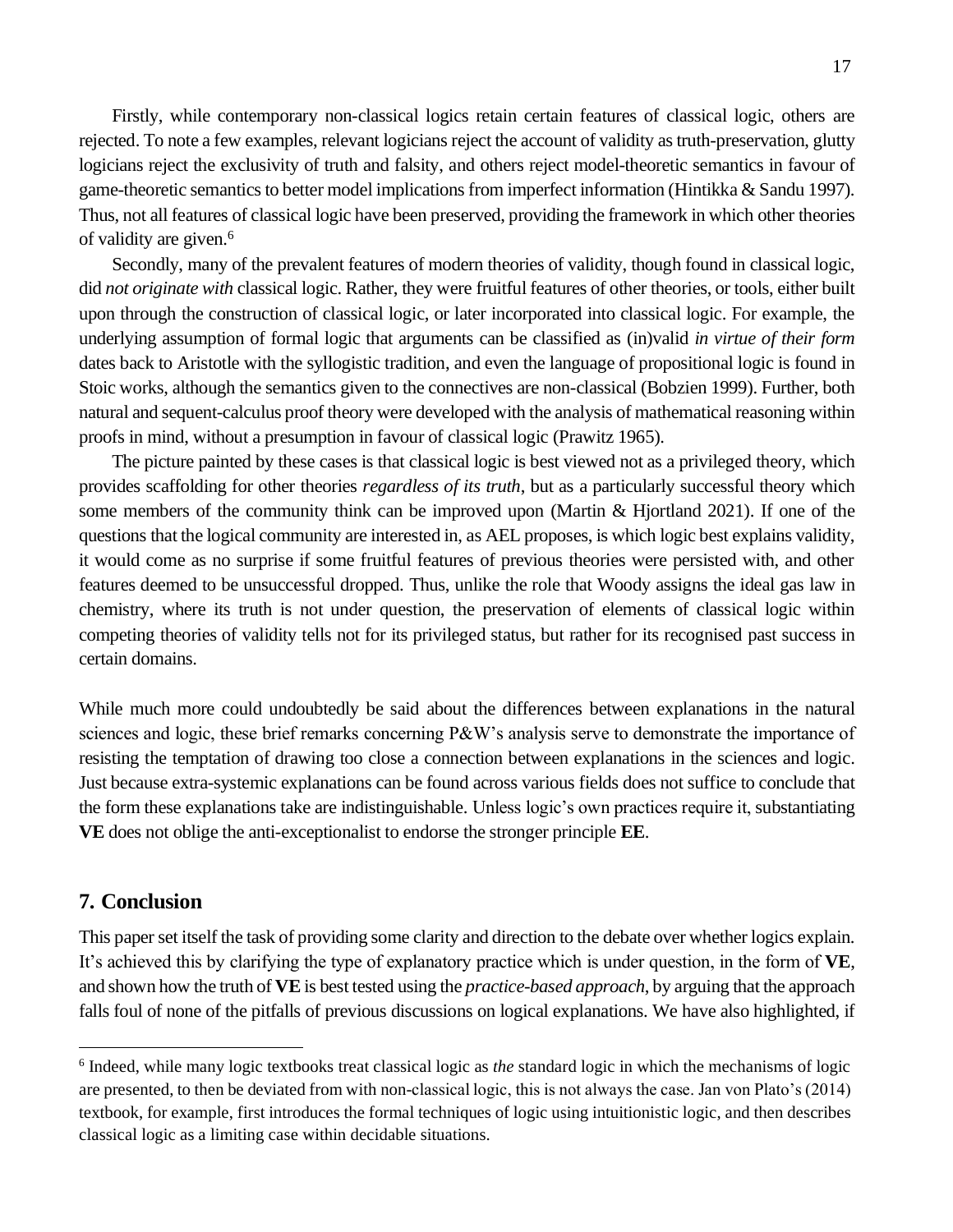briefly, an encouraging line of enquiry, drawing a connection between model explanations in other fields and features of logical theories. Our next task is to suitably test **VE** and explore this line of enquiry by looking at logicians' practice in detail.<sup>7</sup>

## **References**

Anderson AR & ND Belnap (1975) *Entailment: The Logic of Relevance and Necessity (Vol. I)*. Princeton, NJ: Princeton University Press.

Ayer AJ (1936) *Language, Truth and Logic*. New York, NY: Dover.

Bledin J (2015) Modus Ponens Defended. *The Journal of Philosophy*, 112: 57–83.

Bobzien S (1999) Stoic Logic. In: K Algra, J Barnes, J Mansfeld and M Schofield (eds.), *The Cambridge History of Hellenistic Philosophy* (pp. 92–157). Cambridge: CUP.

Bokulich A (2011) How Scientific Models Can Explain. *Synthese* 180: 33–45.

Bokulich A (2012) Distinguishing Explanatory from Nonexplanatory Fictions. *Philosophy of Science*, 79: 725–37.

BonJour L (1998) *In Defense of Pure Reason*. Cambridge: Cambridge University Press.

Braillard PA & C Malaterre (2015) Explanation in Biology: An introduction. In: PA Braillard & C Malaterre (eds.) *Explanation in Biology* (pp. 1–28). Dordrecht: Springer

Dalrymple M (2001) *Lexical Functional Grammar* (Syntax and Semantics Series, vol. 34). New York: Academic Press.

De Regt HW (2017) *Understanding Scientific Understanding*. Oxford: Oxford University Press.

Dworkin R (1986) *Law's Empire*. Cambridge, MA: Harvard University Press.

Fagan MB (2015) Collaborative Explanation and Biological Mechanisms. *Studies in History and Philosophy of Science*, 52: 67–78.

Gaukroger S (1989) *Cartesian Logic: An essay on Descartes's conception of inference*. Oxford: OUP.

<sup>7</sup> **Acknowledgements**: I am grateful to colleagues at the University of Bergen for their comments on a draft of this paper, particularly Sorin Bangu, Evelyn Erickson, and Ole Hjortland,. I would also like to thank two anonymous referees for their detailed comments on a previous version of this paper. Research for this paper was supported by a Marie Skłodowska-Curie grant (agreement no. 797507), under the European Union's Horizon 2020 research and innovation programme.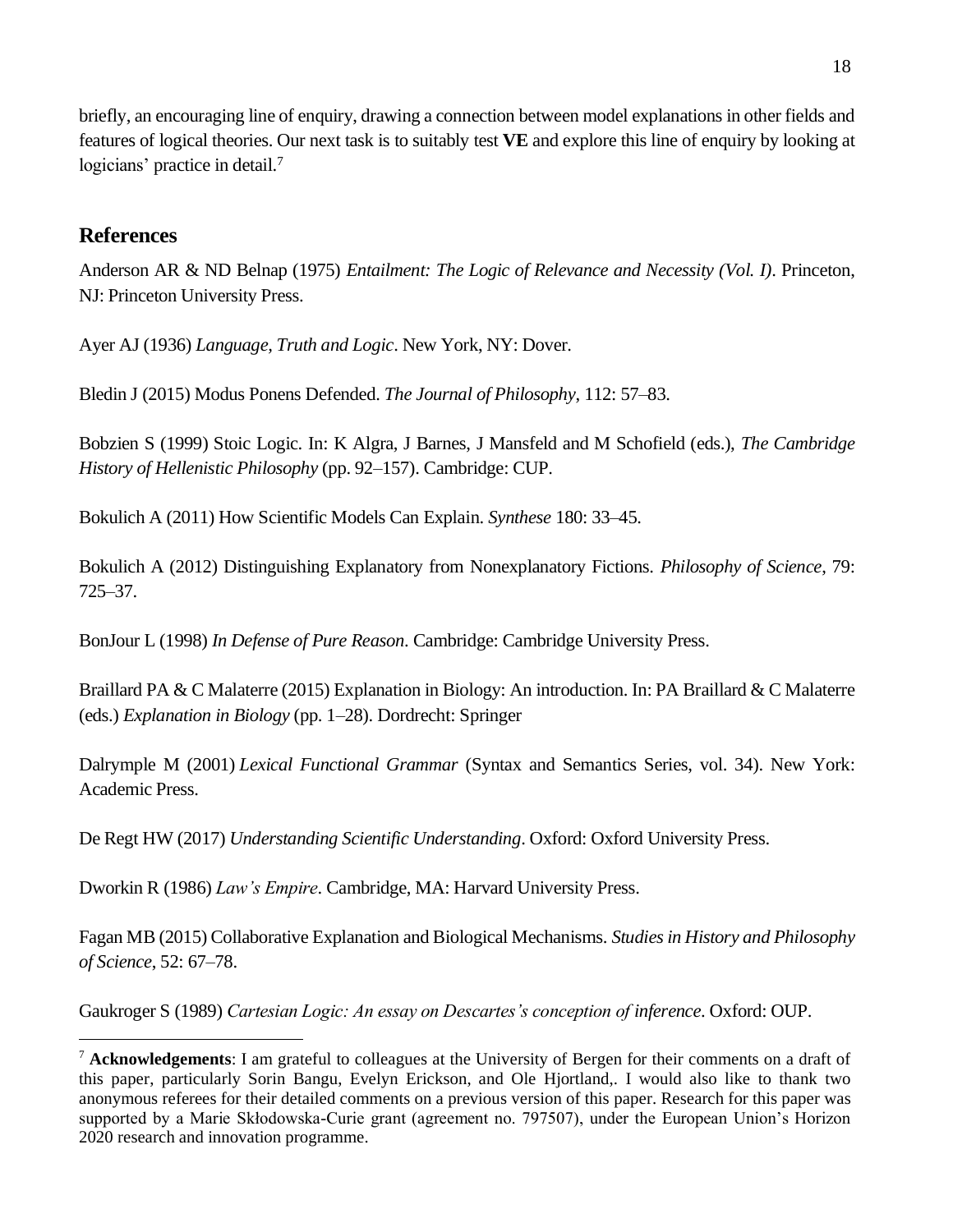Godden D (2017) Mill on Logic. In: C Macleod & DE Miller (eds.), *A Companion to Mill* (pp. 175–91). Hoboken, NJ: John Wiley & Sons.

Hansson SO (2017, Winter) Logic of Belief Revision. In: EN Zalta (ed.), *The Stanford Encyclopedia of Philosophy*. Online[: https://plato.stanford.edu/archives/win2017/entries/logic-belief-revision/](https://plato.stanford.edu/archives/win2017/entries/logic-belief-revision/)

Hintikka J & G Sandu (1997) Game-Theoretical Semantics. In: J van Benthem and A ter Meulen (eds.), *Handbook of Logic and Language* (pp. 361–410). Amsterdam: Elsevier.

Hjortland OT (2017) Anti-Exceptionalism about Logic. *Philosophical Studies*, 174: 631–58.

Horn LR (1989) *A Natural History of Negation*. Chicago, IL: University of Chicago Press.

Lowe EJ (1987) Not a Counterexample to Modus Ponens. *Analysis*, 47: 44–7.

Martin B (2021) Identifying Logical Evidence. *Synthese*, 198: 9069–95.

Martin B (forthcoming) The Philosophy of Logical Practice. *Metaphilosophy*.

Martin B & OT Hjortland (2021) Logical Predictivism. *Journal of Philosophical Logic*, 50: 285–318.

Martin B & OT Hjortland (forthcoming) Anti-Exceptionalism about Logic as Tradition Rejection. *Synthese*.

Martini C (2014) Experts in Science: A view from the trenches. *Synthese*, 191: 3–15.

McGee V (1985) A Counterexample to Modus Ponens. *Journal of Philosophy*, 82: 462–71.

Payette G & N Wyatt (2018) How Do Logics Explain? *Australasian Journal of Philosophy*, 96: 157–67.

Prawitz D (1965) *Natural Deduction: A Proof-Theoretical Study*. Stockholm: Almqvist & Wiksell.

Priest G (2006) *In Contradiction: A Study of the Transconsistent*, 2nd ed. Oxford: Clarendon Press.

Priest G (2014) Revising logic. In: P Rush (ed,), *The Metaphysics of Logic* (pp. 211–23). Cambridge: CUP.

Priest G (2016) Logical Disputes and the a Priori. *Logique et Analyse*, 59: 347–66.

Rumfitt I (2015) *The Boundary Stones of Thought*. Oxford: OUP.

Ruphy S (2017) *Scientific Pluralism Reconsidered: A new approach to the (dis)unity of science*. Pittsburgh, PA: University of Pittsburgh Press.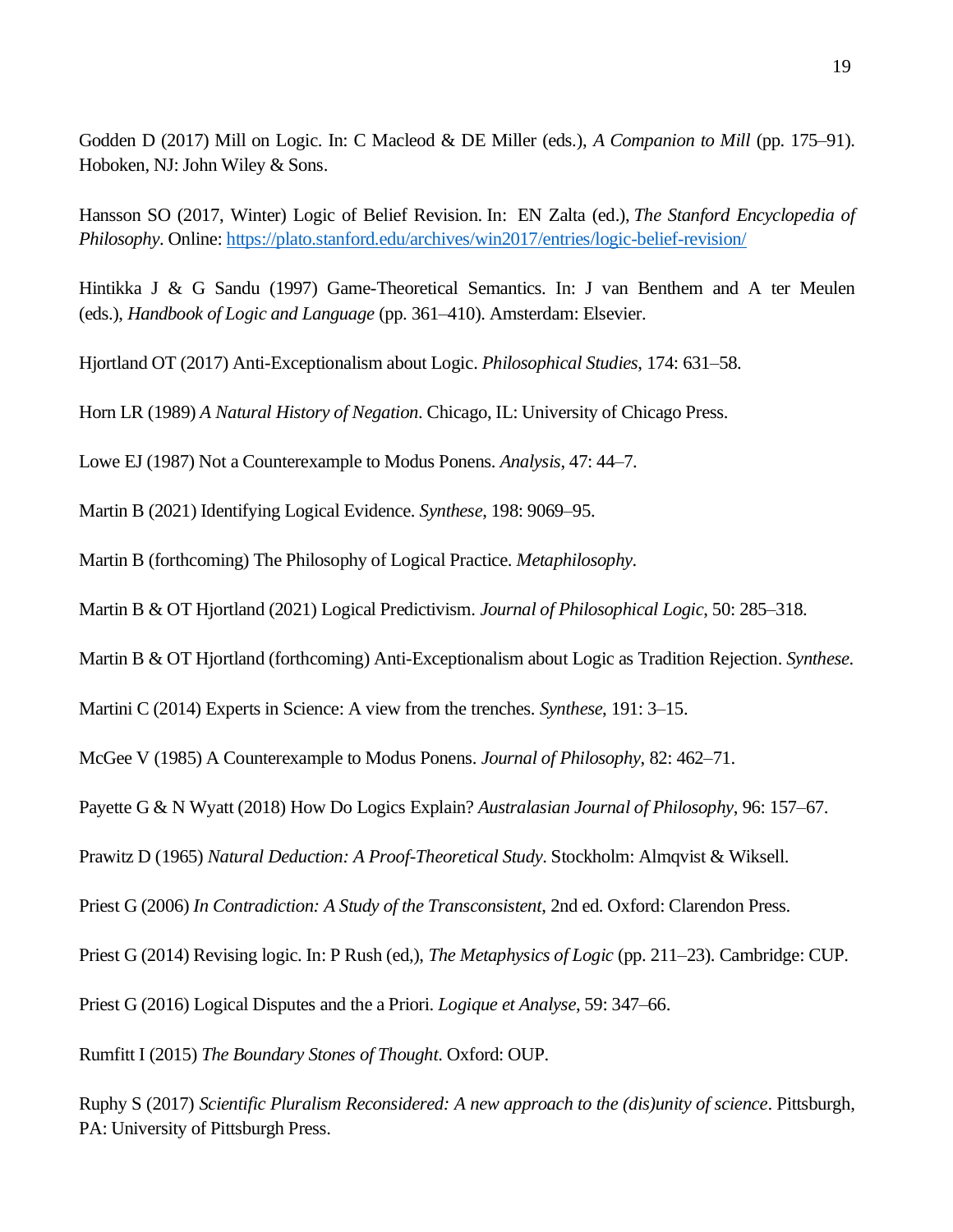Rossberg M & S Shapiro (2021) Logic and Science: Science and logic. *Synthese*. Online first: <https://doi.org/10.1007/s11229-021-03076-w>

Resnik N (1999) Against Logical Realism. *History and Philosophy of Logic*, 20: 181–94.

Salmon WC (1971) Statistical Explanation. In: WC Salmon (ed.), *Statistical Explanation and Statistical Relevance* (pp. 29–88). Pittsburgh, PA: University of Pittsburgh Press.

Shapiro S (2000) The Status of Logic. In: C Peacocke and PA Boghossian (eds.), *New Essays on the A Priori*  (pp. 333–66). Oxford: Oxford University Press.

Sher G (2016) *Epistemic Friction: An Essay on Knowledge, Truth and Logic*. Oxford: OUP.

Szabó ZG (2012) Against Logical Form. In: G Preyer (ed.), *Donald Davidson on Truth, Meaning, and the Mental* (pp. 105–26). Oxford: Oxford University Press.

Tal E (2020, Fall) Measurement in Science. In: EN Zalta (ed.), *The Stanford Encyclopedia of Philosophy*. Online:<https://plato.stanford.edu/archives/fall2020/entries/measurement-science/>

Tuckwell HC & RJ Williams (2006) Some Properties of a Simple Stochastic Epidemic Model of SIR Type. *Mathematical Biosciences*, 208: 76–97.

von Plato J (2014) *Elements of Logical Reasoning*. Cambridge: Cambridge University Press.

Williamson T (1994) *Vagueness*. London: Routledge.

Williamson T (2017) Semantic Paradoxes and Abductive Methodology. In: B Armour-Garb (ed.), *The Relevance of the Liar* (pp. 325–46). Oxford: Oxford University Press.

Woods J (2019) Against Reflective Equilibrium for Logical Theorizing. *Australasian Journal of Logic*, 16: 319–41.

Woodward J (2003) *Making Things Happen: A Theory of Causal Explanation*. Oxford: OUP.

Woodward J (2017, Fall) Scientific Explanation. In: EN Zalta (ed.), *The Stanford Encyclopedia of Philosophy*. Online[: https://plato.stanford.edu/archives/fall2017/entries/scientific-explanation/](https://plato.stanford.edu/archives/fall2017/entries/scientific-explanation/)

Woody AI (2015) Re-orienting Discussions of Scientific Explanation: A Functional Perspective. *Studies in History and Philosophy of Science*, 52: 79–87.